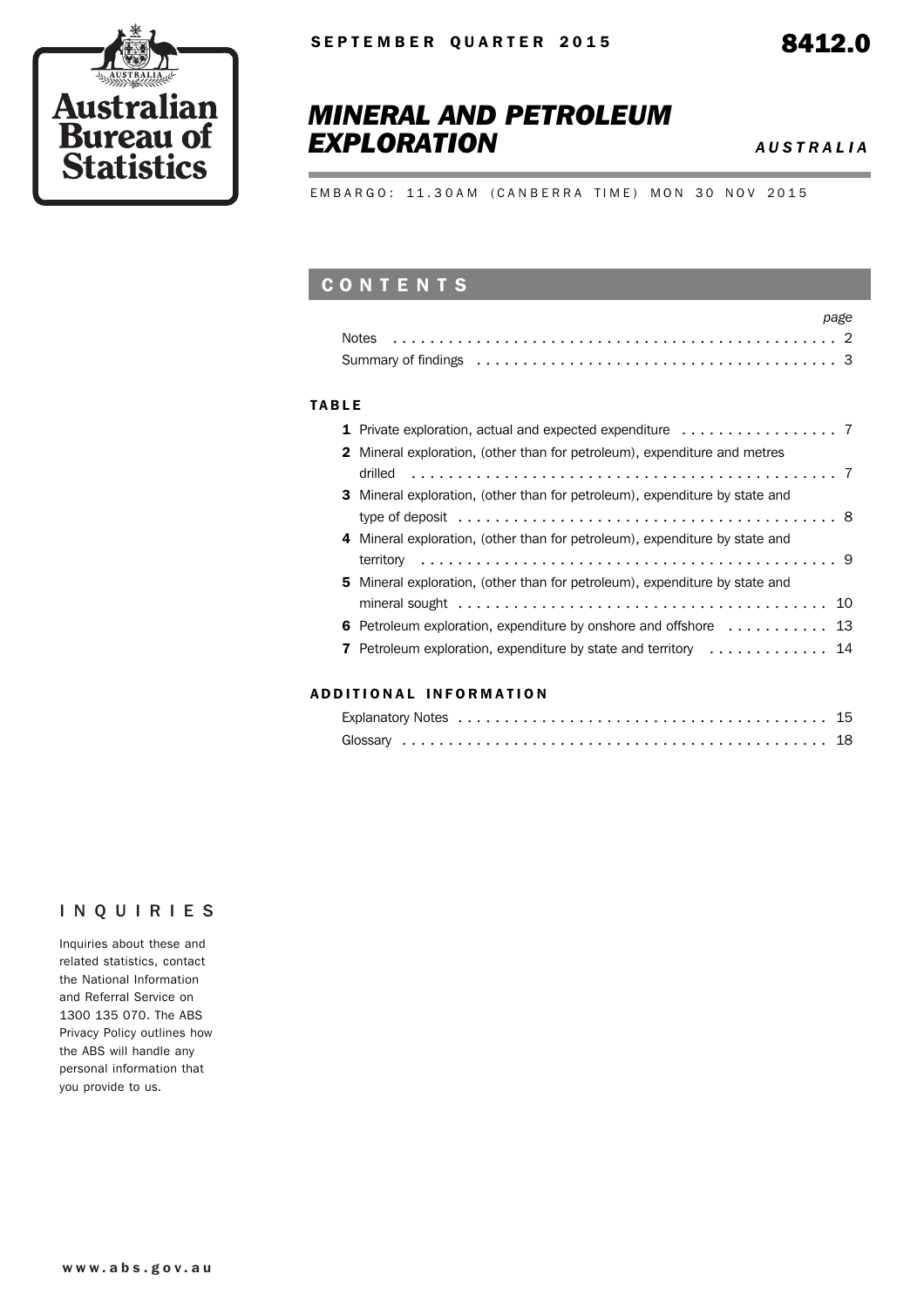# NOTES

| FORTHCOMING ISSUES    | <b>ISSUE</b> (Quarter)                  | <b>RELEASE DATE</b>                                      |  |  |  |  |  |
|-----------------------|-----------------------------------------|----------------------------------------------------------|--|--|--|--|--|
|                       | December 2015                           | 29 February 2016                                         |  |  |  |  |  |
|                       | March 2016                              | 30 May 2016                                              |  |  |  |  |  |
|                       | June 2016                               | 29 August 2016                                           |  |  |  |  |  |
|                       | September 2016                          | 28 November 2016                                         |  |  |  |  |  |
|                       |                                         |                                                          |  |  |  |  |  |
| CHANGES TO THIS ISSUE | • There are no changes to this issue    |                                                          |  |  |  |  |  |
|                       |                                         |                                                          |  |  |  |  |  |
| ABBREVIATIONS         | Australian Bureau of Statistics<br>ABS. |                                                          |  |  |  |  |  |
|                       | goods and services tax<br>GST           |                                                          |  |  |  |  |  |
|                       | <b>IPDA</b>                             | Joint Petroleum Development Area                         |  |  |  |  |  |
|                       | <b>UNTAET</b>                           | United Nations Transitional Administration in East Timor |  |  |  |  |  |
|                       | wholesale sales tax<br>WST              |                                                          |  |  |  |  |  |
|                       | Zone of Cooperation<br>ZOC-             |                                                          |  |  |  |  |  |
|                       |                                         |                                                          |  |  |  |  |  |
|                       |                                         |                                                          |  |  |  |  |  |

David W. Kalisch Australian Statistician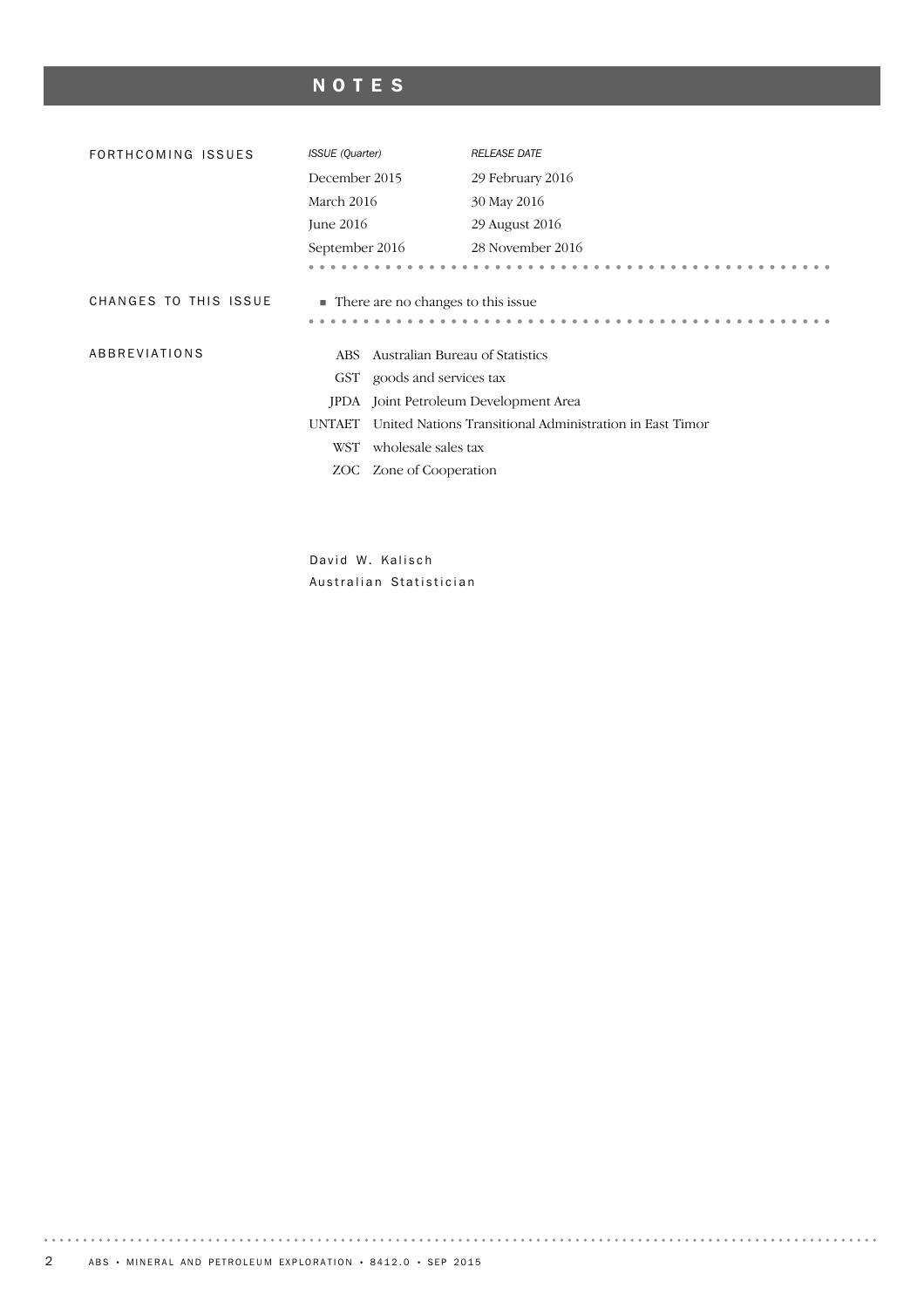#### MINERAL EXPLORATION (OTHER THAN FOR PETROLEUM)

#### TOTAL EXPENDITURE

The trend estimate for total mineral exploration expenditure fell 3.5% (or -\$12.3m) to \$344.1m in the September quarter 2015. The largest contributor to the fall in the trend estimate this quarter was Western Australia (down 3.1% or -\$6.5m). The current quarter estimate is 23.7% lower than the September quarter 2014 estimate.

The seasonally adjusted estimate for mineral exploration expenditure rose 11.6% (or +\$38.5m) to \$369.5m in the September quarter 2015. The largest contributors to the rise this quarter was Western Australia (up 12.8% or +\$24.8m).



MINERAL EXPLORATION, Seasonally adjusted and trend

In original terms, mineral exploration expenditure rose 14.5% (or +\$50.0m) to \$394.0m in the September quarter 2015. Exploration on areas of new deposits rose 0.9% (or +\$1.0m) and expenditure on areas of existing deposits rose 21.3% (or +\$49.0m).

In original terms, the largest increase by minerals sought came from expenditure on gold (up  $19.2\%$  or  $+\$21.6$ m). The next largest increase came from expenditure on coal (up  $12.2\% \text{ or } +\$6.1\text{m}$ .

#### MINERAL EXPLORATION, ORIGINAL SERIES

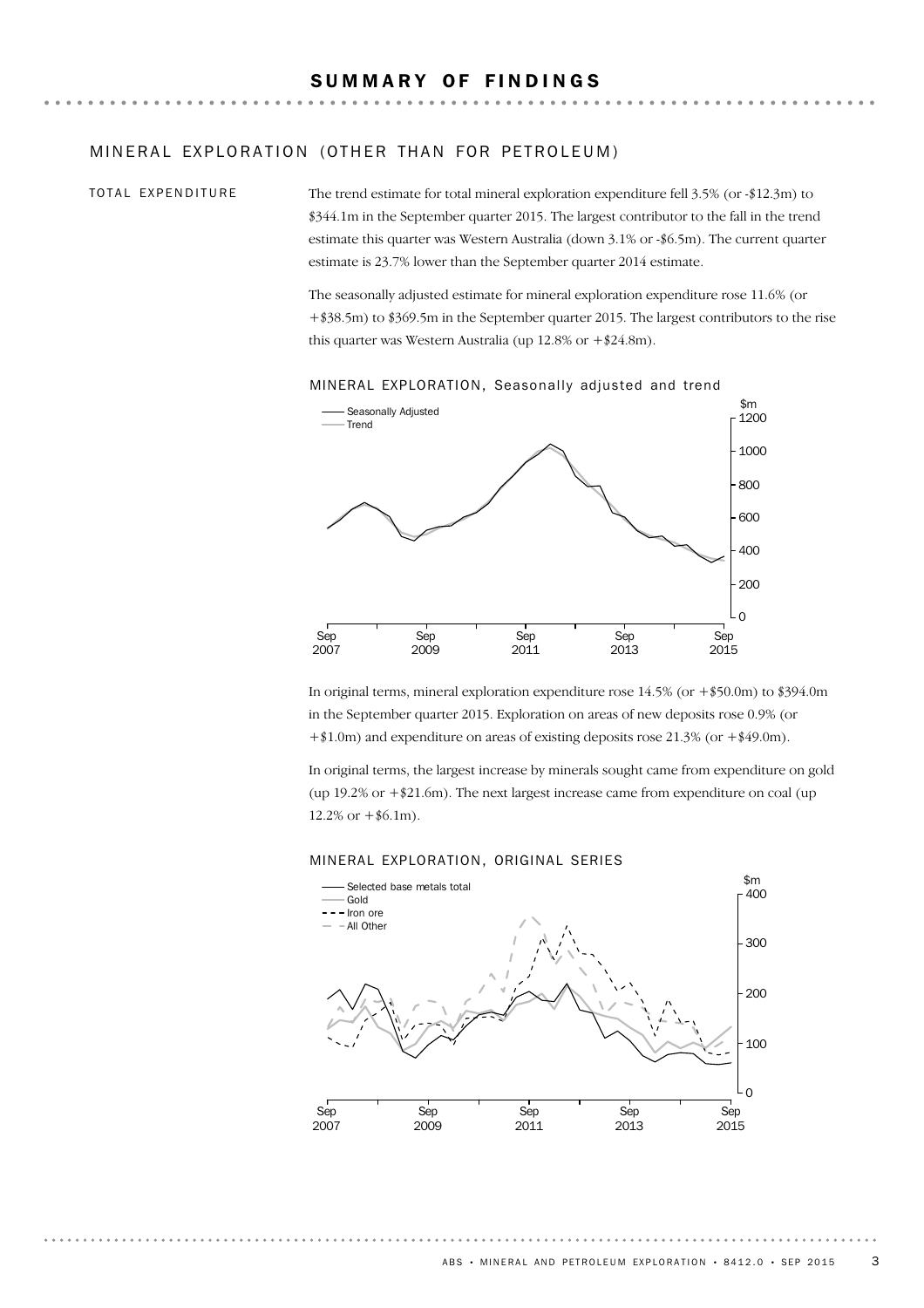#### METRES DRILLED

The trend estimate for metres drilled fell 1.9% in the September quarter 2015. The current quarter estimate is 7.7% lower than the September quarter 2014 estimate.

The seasonally adjusted estimate for metres drilled rose 1.9% in the September quarter 2015.

#### METRES DRILLED, Seasonally adjusted and trend



In original terms, metres drilled rose 2.1%. Drilling in areas of new deposits fell 22.1% and drilling in areas of existing deposits rose 11.8%.

#### METRES DRILLED, ORIGINAL SERIES

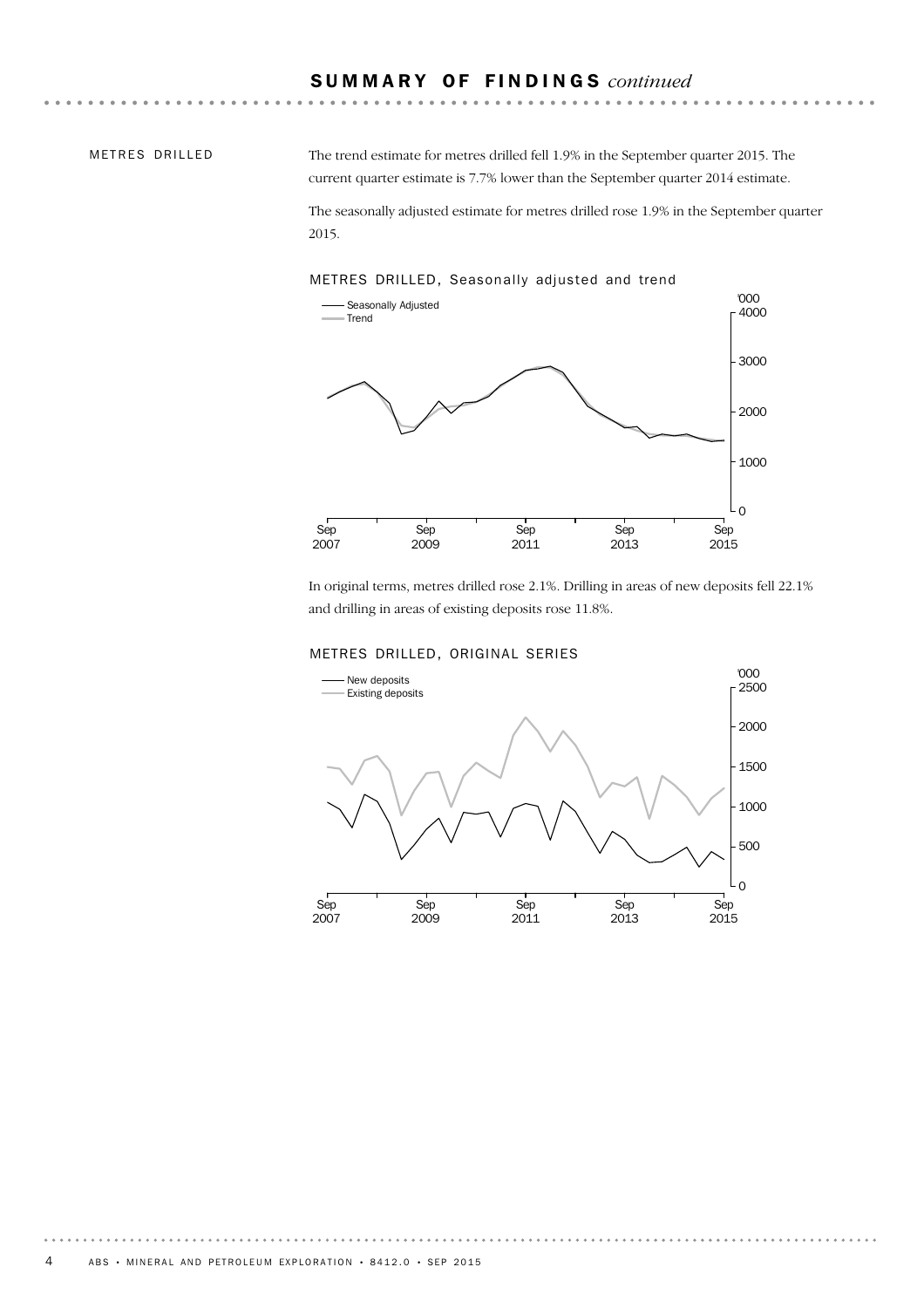#### PETROLEUM EXPLORATION

TOTAL EXPENDITURE

The trend estimate for total petroleum exploration expenditure fell 21.0% (or -\$162.3m) to \$608.8m in the September quarter 2015. Exploration expenditure on production leases fell 12.6% (or -\$20.0m), while exploration expenditure on all other areas fell 19.8% (or -\$120.9m).

The seasonally adjusted estimate for total petroleum exploration expenditure fell 14.5% (or -\$102.2m) to \$604.4m in the September quarter 2015. Exploration expenditure on production leases fell 21.0% (or -\$27.4m) and exploration expenditure on all other areas fell 22.5% (or -\$129.6m).

The largest contributor to the decrease in the trend estimate was Queensland (down 24.5% or -\$38.4m) and the largest contributor to the fall in the seasonally adjusted estimate was Queensland (down 39.1% or -\$62.3m).



#### PETROLEUM EXPLORATION, Seasonally adjusted and trend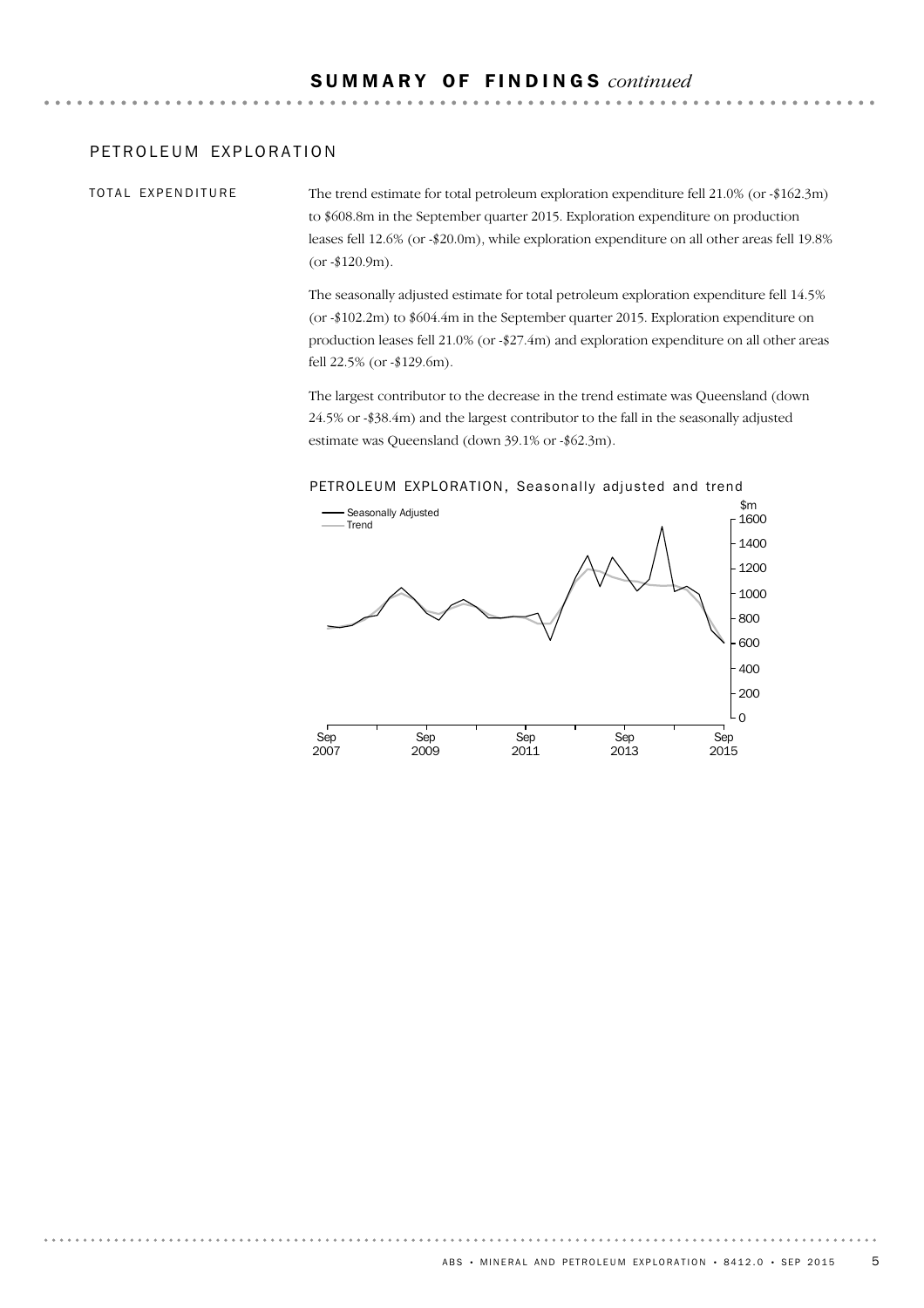#### **ONSHORE**

The trend estimate for onshore petroleum exploration expenditure fell 20.6% (or -\$54.5m) to \$209.6m in the September quarter 2015. Expenditure on drilling fell 23.9% (or -\$39.6m), while other onshore petroleum exploration expenditure fell 13.7% (or  $-$ \$13.5m).

The seasonally adjusted estimate for onshore petroleum exploration expenditure fell 21.3% (or -\$54.9m) to \$202.5m in the September quarter 2015. Expenditure on drilling fell 40.7% (or -\$73.2m), and other onshore petroleum exploration rose 23.6% (or  $+ $18.3m$ ).

PETROLEUM EXPLORATION: ONSHORE, Seasonally adjusted and trend



#### **OFFSHORE**

The trend estimate for offshore petroleum exploration expenditure fell 19.7% (or -\$99.8m) to \$406.9m in the September quarter 2015. Expenditure on drilling fell 26.2% (or -\$93.0m), while other offshore petroleum exploration expenditure fell 4.5% (or -\$6.8m).

The seasonally adjusted estimate for offshore petroleum exploration expenditure fell 10.5% (or -\$47.3m) to \$401.8m in the September quarter 2015. Expenditure on drilling fell 15.1% (or -\$46.4m), and other offshore petroleum exploration expenditure fell 0.6%  $(or - $0.8m).$ 



#### PETROLEUM EXPLORATION: OFFSHORE, Seasonally adjusted and trend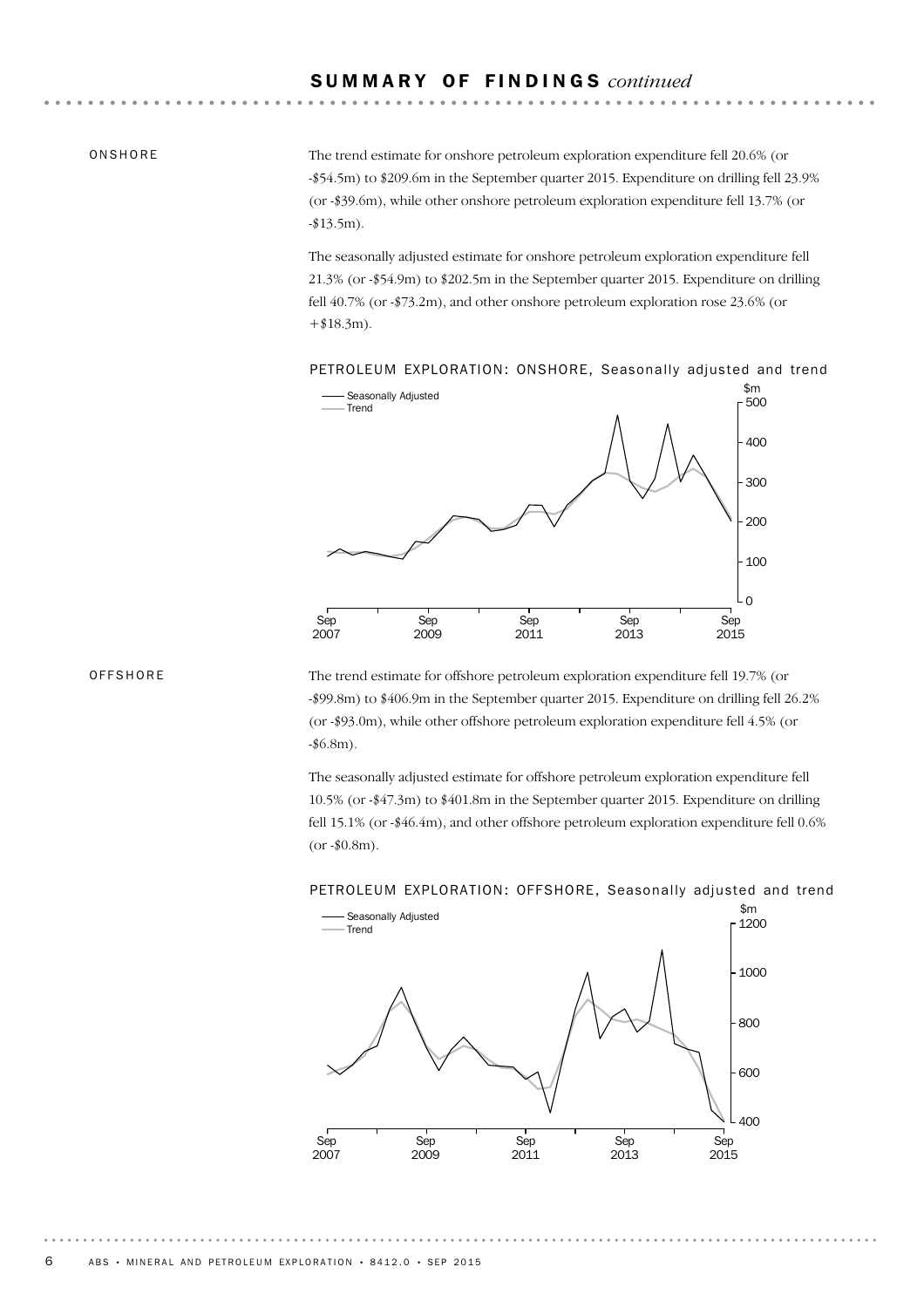PRIVATE EXPLORATION, ACTUAL AND EXPECTED EXPENDITURE

|                    |                                                                                                                                               | MINERAL EXPLORATION |       |               |      |             | PETROLEUM ONSHORE |                                                   | PETROLEUM OFFSHORE                                          |             |       |  |
|--------------------|-----------------------------------------------------------------------------------------------------------------------------------------------|---------------------|-------|---------------|------|-------------|-------------------|---------------------------------------------------|-------------------------------------------------------------|-------------|-------|--|
|                    | Actual as a<br>Actual as a<br>proportion<br>Expected of expected<br>proportion<br>Expected of expected<br>Actual<br>Adjusted(a)<br>- Adjusted |                     |       |               |      | Actual      |                   | Actual as a<br>proportion<br>Expected of expected | Actual as a<br>proportion<br>Expected of expected<br>Actual |             |       |  |
| Period             | \$m                                                                                                                                           | \$m                 | $\%$  | $\mathsf{Sm}$ | %    | \$m         | $\mathsf{m}$      | %                                                 | $\mathsf{Sm}$                                               | \$m         | %     |  |
|                    |                                                                                                                                               |                     |       |               |      |             |                   |                                                   |                                                             |             |       |  |
| $2012 - 13$        | 3 0 5 5.4                                                                                                                                     | 3 0 8 6.3           | 99.0  | 3 3 0 3.8     | 92.5 | 1 3 6 3.2   | 2971.2            | 45.9                                              | 3 4 3 0.2                                                   | 1 1 3 5 . 3 | 302.1 |  |
| 2013-14            | 2 108.9                                                                                                                                       | 2 4 4 5 . 1         | 86.2  | 2 638.9       | 79.9 | 1 3 1 2.5   | 2819.6            | 46.6                                              | 3 5 1 2.0                                                   | 2 003.3     | 175.3 |  |
| 2014-15<br>2013-14 | 1578.7                                                                                                                                        | 1 500.0             | 105.3 | 1 684.2       | 93.7 | 1 2 5 4 . 3 | 2 2 5 7 .6        | 55.6                                              | 2 5 3 7 . 3                                                 | 1 665.6     | 152.3 |  |
| Jun half           | 923.1                                                                                                                                         | 938.0               | 98.4  | 1 0 2 7 . 2   | 89.9 | 703.5       | 1 5 2 4 .0        | 46.2                                              | 1902.4                                                      | 716.7       | 265.4 |  |
| 2014-15            |                                                                                                                                               |                     |       |               |      |             |                   |                                                   |                                                             |             |       |  |
| Dec half           | 916.9                                                                                                                                         | 864.6               | 106.1 | 976.1         | 93.9 | 729.7       | 1438.9            | 50.7                                              | 1 403.4                                                     | 1 149.3     | 122.1 |  |
| Jun half           | 661.8                                                                                                                                         | 635.4               | 104.2 | 708.1         | 93.5 | 524.6       | 818.7             | 64.1                                              | 1 1 3 3.9                                                   | 516.3       | 219.6 |  |
| 2015-16            |                                                                                                                                               |                     |       |               |      |             |                   |                                                   |                                                             |             |       |  |
| Dec half           | nya                                                                                                                                           | 606.5               | nya   | 720.9         | nya  | nya         | 432.5             | nya                                               | nya                                                         | 376.3       | nya   |  |
|                    |                                                                                                                                               |                     |       |               |      |             |                   |                                                   |                                                             |             |       |  |

nya not yet available **and the contract of the contract of the contract of the contract of the contract of the contract of the contract of the contract of the contract of the contract of the contract of the contract of the** 

### 2 MINERAL EXPLORATION, (Other than for petroleum) —Expenditure and metres drilled

|             | <b>EXPENDITURE</b> |           |           |               |                      | <b>METRES DRILLED</b> |          |         |            |               |  |
|-------------|--------------------|-----------|-----------|---------------|----------------------|-----------------------|----------|---------|------------|---------------|--|
|             |                    |           |           | Seasonally    |                      |                       |          |         | Seasonally |               |  |
|             | New                | Existing  |           | Adjusted      | Trend                | New                   | Existing |         | Adjusted   | Trend         |  |
|             | deposits           | deposits  | Total     | Total         | Total                | deposits              | deposits | Total   | Total      | Total         |  |
| Period      | \$m\$              | \$m       | \$m       | \$m           | \$m\$                | '000                  | '000     | '000    | '000       | '000          |  |
|             |                    |           |           |               |                      |                       |          |         |            |               |  |
| $2012 - 13$ | 1 0 18.3           | 2 0 3 7.1 | 3 0 5 5.4 | $\sim$ $\sim$ | $\sim$               | 2 7 3 0               | 5 6 9 0  | 8420    | $\sim$     | $\ddotsc$     |  |
| 2013-14     | 682.3              | 1426.5    | 2 108.8   | $\sim$ $\sim$ | $\ddot{\phantom{1}}$ | 1598                  | 4856     | 6453    | . .        | $\ddotsc$     |  |
| 2014-15     | 485.0              | 1 0 9 1.0 | 1575.0    | $\sim$        | $\sim$ $\sim$        | 1569                  | 4 3 9 5  | 5963    | $\sim$     | $\sim$ $\sim$ |  |
| 2013-14     |                    |           |           |               |                      |                       |          |         |            |               |  |
| December    | 175.4              | 372.0     | 547.4     | 523.0         | 528.6                | 396                   | 1 3 6 8  | 1764    | 1708       | 1625          |  |
| March       | 121.0              | 287.0     | 408.0     | 479.8         | 494.1                | 300                   | 848      | 1 1 4 8 | 1477       | 1556          |  |
| June        | 144.0              | 371.0     | 515.0     | 492.4         | 469.4                | 309                   | 1 3 8 6  | 1695    | 1553       | 1528          |  |
| 2014-15     |                    |           |           |               |                      |                       |          |         |            |               |  |
| September   | 129.0              | 326.0     | 455.0     | 429.8         | 450.7                | 397                   | 1 2 7 2  | 1669    | 1521       | 1531          |  |
| December    | 151.0              | 308.0     | 459.0     | 438.5         | 415.3                | 492                   | 1 1 2 1  | 1613    | 1557       | 1524          |  |
| March       | 91.0               | 227.0     | 317.0     | 373.2         | 379.4                | 242                   | 899      | 1 1 4 1 | 1472       | 1479          |  |
| June        | 114.0              | 230.0     | 344.0     | 330.9         | 356.2                | 438                   | 1 1 0 3  | 1540    | 1410       | 1440          |  |
| 2015-16     |                    |           |           |               |                      |                       |          |         |            |               |  |
| September   | 115.0              | 279.0     | 394.0     | 368.9         | 343.6                | 341                   | 1 2 3 3  | 1573    | 1437       | 1413          |  |
|             |                    |           |           |               |                      |                       |          |         |            |               |  |

.. not applicable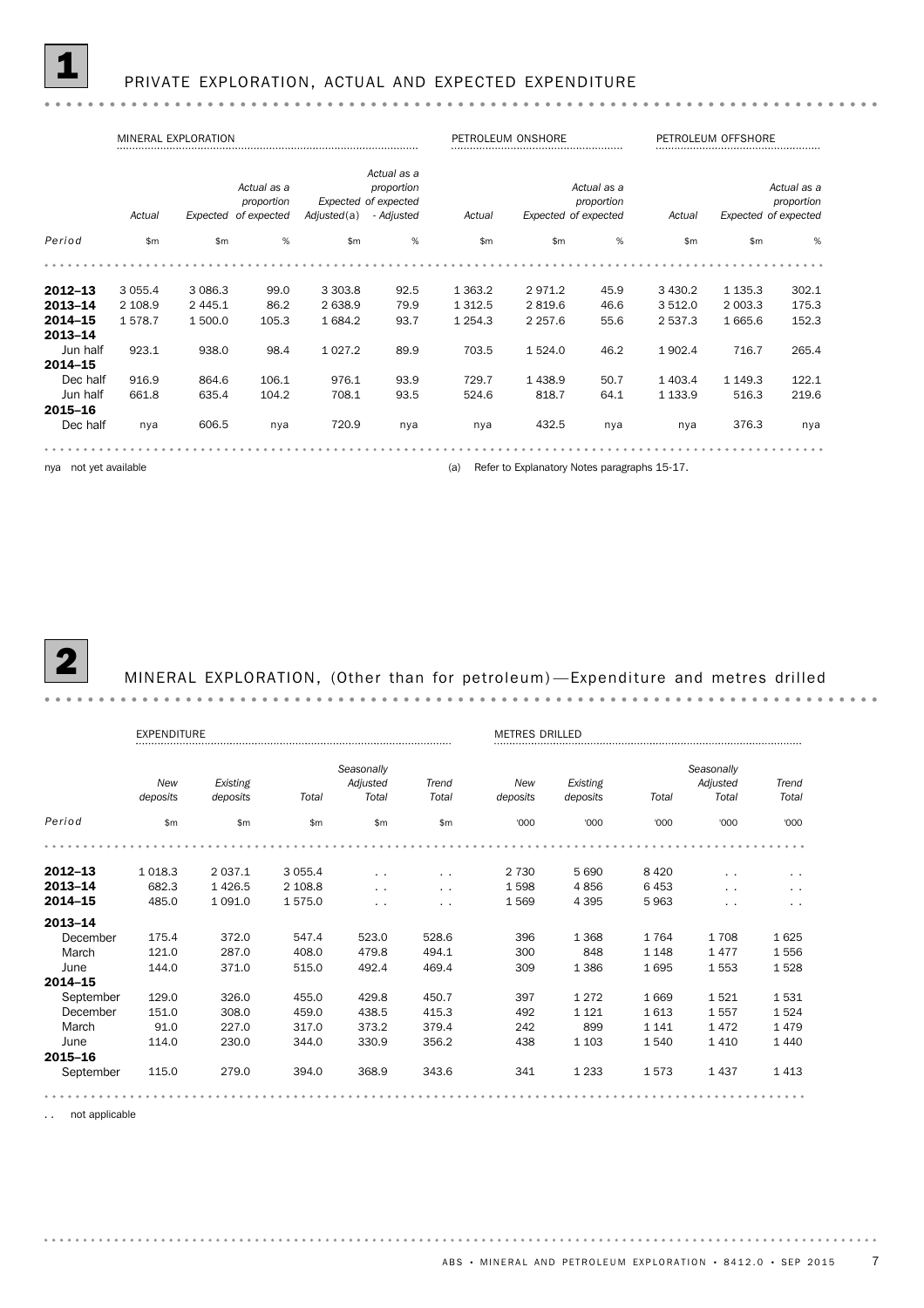|                      | New<br>South<br>Wales | Victoria | Queensland | South<br>Australia | Western<br>Australia | Tasmania | Northern<br>Territory | Australia   |
|----------------------|-----------------------|----------|------------|--------------------|----------------------|----------|-----------------------|-------------|
| Period               | \$m\$                 | \$m      | \$m\$      | \$m                | \$m\$                | \$m      | \$m                   | \$m         |
|                      |                       |          |            | NEW DEPOSITS       |                      |          |                       |             |
| 2012-13              | 50.6                  | 12.5     | 223.8      | 102.4              | 573.8                | 16.6     | 38.6                  | 1018.3      |
| 2013-14              | 46.3                  | 9.2      | 161.0      | 52.8               | 381.0                | 8.2      | 23.2                  | 682.3       |
| 2014-15              | 39.5                  | 6.1      | 108.7      | 45.5               | 250.8                | 7.5      | 27.5                  | 485.0       |
| 2013-14              |                       |          |            |                    |                      |          |                       |             |
| December             | 12.9                  | 1.5      | 51.8       | 14.4               | 86.8                 | 1.4      | 6.6                   | 175.4       |
| March                | 14.9                  | 2.7      | 32.7       | 10.7               | 53.3                 | 2.3      | 4.2                   | 121.0       |
| June<br>2014-15      | 5.6                   | 2.5      | 24.4       | 12.6               | 92.9                 | 0.7      | 4.8                   | 144.0       |
| September            | 8.7                   | np       | 24.8       | 14.6               | 69.9                 | np       | 7.8                   | 129.0       |
| December             | 10.3                  | 1.6      | 41.7       | 14.0               | 73.9                 | 2.0      | 7.3                   | 151.0       |
| March                | 10.7                  | 0.8      | 17.8       | 10.8               | 43.3                 | 2.0      | 5.5                   | 91.0        |
| June<br>2015-16      | 9.7                   | np       | 24.4       | 6.1                | 63.7                 | np       | 7.0                   | 114.0       |
| September            | 11.6                  | 2.1      | 21.3       | 6.0                | 60.6                 | 1.3      | 11.9                  | 115.0       |
|                      |                       |          |            |                    |                      |          |                       |             |
|                      |                       |          |            | EXISTING DEPOSITS  |                      |          |                       |             |
| 2012-13              | 136.7                 | 26.0     | 439.9      | 128.0              | 1 189.6              | 23.9     | 92.9                  | 2 0 3 7 . 1 |
| 2013-14              | 92.6                  | 23.4     | 290.4      | 63.5               | 839.0                | 21.9     | 95.1                  | 1426.5      |
| 2014-15              | 83.0                  | 16.7     | 202.6      | 41.3               | 666.6                | 12.4     | 68.3                  | 1 0 9 1.0   |
| 2013-14              |                       |          |            |                    |                      |          |                       |             |
| December             | 21.5                  | 6.6      | 69.7       | 21.7               | 221.5                | 7.4      | 23.6                  | 372.0       |
| March                | 25.8                  | 5.2      | 67.5       | 14.1               | 153.0                | 4.1      | 17.2                  | 287.0       |
| June                 | 22.3                  | 6.3      | 74.4       | 16.4               | 216.8                | 4.9      | 29.7                  | 371.0       |
| 2014-15              |                       |          |            |                    |                      |          |                       |             |
| September            | 25.9                  | np       | 62.8       | 10.7               | 197.2                | np       | 19.6                  | 326.0       |
| December             | 22.1                  | 3.5      | 61.2       | 13.5               | 188.4                | $2.2\,$  | 17.6                  | 308.0       |
| March                | 19.0                  | 4.9      | 35.1       | 11.3               | 139.9                | 2.4      | 14.0                  | 227.0       |
| June                 | 16.0                  | np       | 43.5       | 5.7                | 141.0                | np       | 17.2                  | 230.0       |
| 2015-16<br>September | 17.8                  | 4.3      | 55.3       | 5.0                | 172.5                | 2.6      | 21.5                  | 279.0       |
|                      |                       |          |            |                    |                      |          |                       |             |
|                      |                       |          |            | <b>TOTAL</b>       |                      |          |                       |             |
| 2012-13              | 187.4                 | 38.6     | 663.7      | 230.4              | 1 763.4              | 40.5     | 131.6                 | 3 0 5 5.4   |
| 2013-14              | 138.9                 | 32.6     | 451.4      | 116.3              | 1 2 2 0 .0           | 30.1     | 118.3                 | 2 108.8     |
| 2014-15              | 122.1                 | 22.8     | 311.3      | 86.7               | 917.3                | 19.9     | 95.7                  | 1575.0      |
| 2013-14              |                       |          |            |                    |                      |          |                       |             |
| December             | 34.4                  | 8.1      | 121.5      | 36.1               | 308.3                | 8.8      | 30.2                  | 547.4       |
| March                | 40.7                  | 7.9      | 100.2      | 24.8               | 206.2                | 6.4      | 21.4                  | 408.0       |
| June                 | 27.9                  | 8.8      | 98.8       | 29.1               | 309.7                | 5.6      | 34.5                  | 515.0       |
| 2014-15              |                       |          |            |                    |                      |          |                       |             |
| September            | 34.6                  | 5.6      | 87.6       | 25.3               | 267.1                | 7.5      | 27.3                  | 455.0       |
| December             | 32.4                  | 5.1      | 102.9      | 27.5               | 262.3                | 4.2      | 24.8                  | 459.0       |
| March                | 29.7                  | 5.8      | 52.9       | 22.2               | 183.2                | 4.4      | 19.4                  | 317.0       |
| June                 | 25.4                  | 6.4      | 67.9       | 11.7               | 204.8                | 3.8      | 24.2                  | 344.0       |
| 2015-16              |                       |          |            |                    |                      |          |                       |             |
| September            | 29.4                  | 6.4      | 76.6       | 11.0               | 233.1                | 3.9      | 33.4                  | 394.0       |
|                      |                       |          |            |                    |                      | .        |                       |             |

np not available for publication but included in totals where applicable, unless otherwise indicated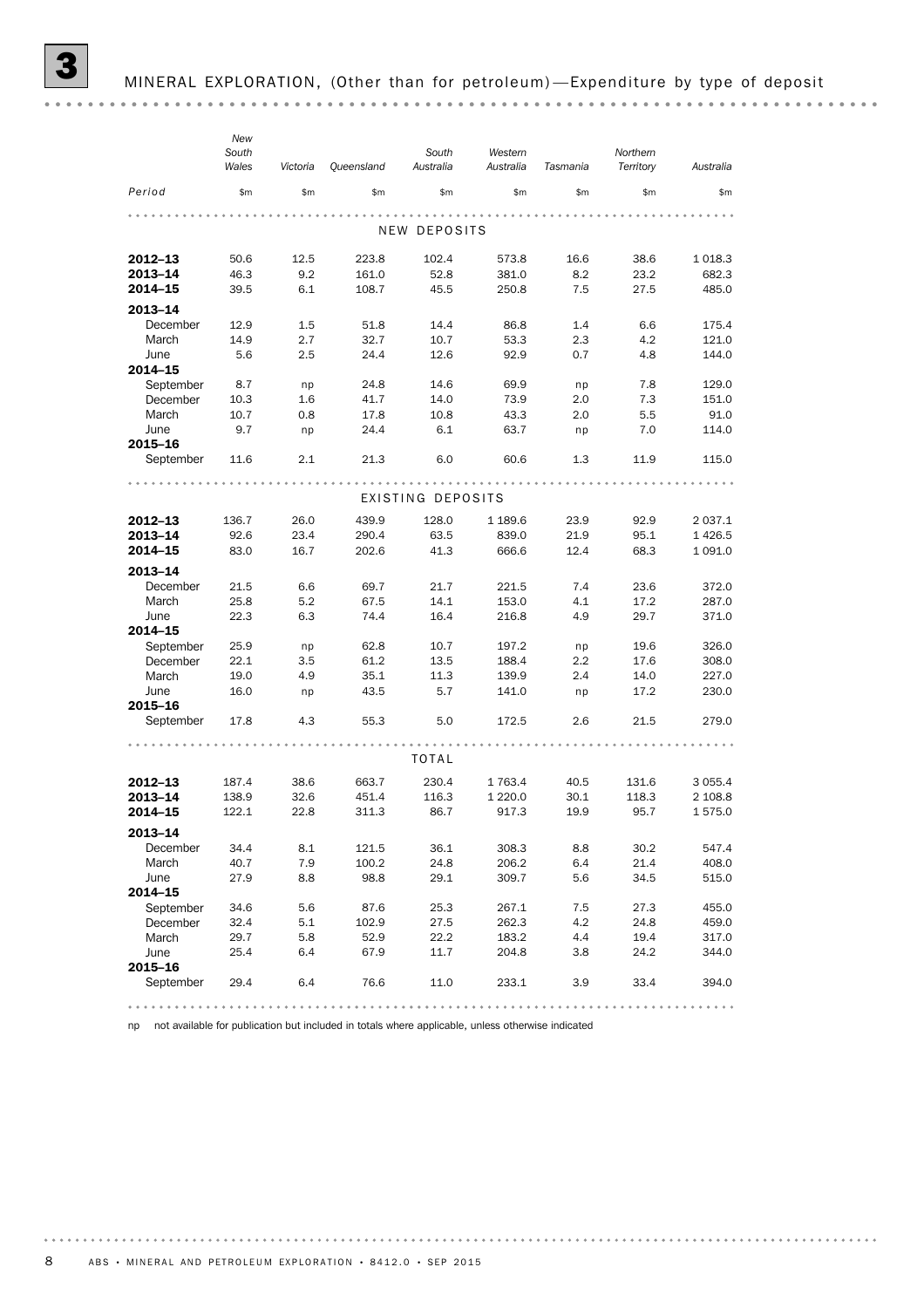|           | New   |          |            |                     |             |          |           |           |
|-----------|-------|----------|------------|---------------------|-------------|----------|-----------|-----------|
|           | South |          |            | South               | Western     |          | Northern  |           |
|           | Wales | Victoria | Queensland | Australia           | Australia   | Tasmania | Territory | Australia |
| Period    | \$m   | \$m\$    | \$m\$      | \$m\$               | \$m\$       | \$m\$    | \$m\$     | \$m\$     |
|           |       |          |            |                     |             |          |           |           |
|           |       |          |            | ORIGINAL            |             |          |           |           |
| 2012-13   | 187.4 | 38.6     | 663.7      | 230.4               | 1 763.4     | 40.5     | 131.6     | 3 0 5 5.4 |
| 2013-14   | 138.9 | 32.6     | 451.4      | 116.3               | 1 2 2 0 . 0 | 30.1     | 118.3     | 2 108.8   |
| 2014-15   | 122.1 | 22.8     | 311.3      | 86.7                | 917.3       | 19.9     | 95.7      | 1575.0    |
| 2013-14   |       |          |            |                     |             |          |           |           |
| December  | 34.4  | 8.1      | 121.5      | 36.1                | 308.3       | 8.8      | 30.2      | 547.4     |
| March     | 40.7  | 7.9      | 100.2      | 24.8                | 206.2       | 6.4      | 21.4      | 408.0     |
| June      | 27.9  | 8.8      | 98.8       | 29.1                | 309.7       | 5.6      | 34.5      | 515.0     |
| 2014-15   |       |          |            |                     |             |          |           |           |
| September | 34.6  | 5.6      | 87.6       | 25.3                | 267.1       | 7.5      | 27.3      | 455.0     |
| December  | 32.4  | 5.1      | 102.9      | 27.5                | 262.3       | 4.2      | 24.8      | 459.0     |
| March     | 29.7  | 5.8      | 52.9       | 22.2                | 183.2       | 4.4      | 19.4      | 317.0     |
| June      | 25.4  | 6.4      | 67.9       | 11.7                | 204.8       | 3.8      | 24.2      | 344.0     |
| 2015-16   |       |          |            |                     |             |          |           |           |
| September | 29.4  | 6.4      | 76.6       | 11.0                | 233.1       | 3.9      | 33.4      | 394.0     |
|           |       |          |            |                     |             |          |           |           |
|           |       |          |            | SEASONALLY ADJUSTED |             |          |           |           |
| 2013-14   |       |          |            |                     |             |          |           |           |
| December  | 34.3  | 8.1      | 111.8      | 32.6                | 298.9       | 8.6      | 28.6      | 523.0     |
| March     | 40.3  | 7.9      | 123.8      | 28.8                | 242.3       | 6.6      | 30.1      | 479.8     |
| June      | 28.7  | 8.8      | 94.5       | 27.2                | 293.2       | 5.9      | 34.2      | 492.4     |
| 2014-15   |       |          |            |                     |             |          |           |           |
| September | 34.1  | 5.6      | 83.1       | 26.6                | 251.2       | 7.0      | 22.2      | 429.8     |
| December  | 32.5  | 5.1      | 94.3       | 24.6                | 254.2       | 4.2      | 23.7      | 438.5     |
| March     | 29.2  | 5.8      | 65.0       | 25.6                | 216.1       | 4.5      | 27.1      | 373.2     |
| June      | 26.2  | 6.4      | 65.3       | 11.0                | 194.1       | 4.0      | 23.9      | 330.9     |
| 2015-16   |       |          |            |                     |             |          |           |           |
| September | 28.9  | 6.4      | 72.8       | 11.6                | 218.3       | 3.6      | 27.3      | 368.9     |
|           |       |          |            |                     |             |          |           |           |
|           |       |          |            | TREND               |             |          |           |           |
| 2013-14   |       |          |            |                     |             |          |           |           |
| December  | 36.4  | 8.1      | 118.3      | 29.9                | 299.1       | 8.0      | 28.9      | 528.6     |
| March     | 34.4  | 8.2      | 110.4      | 28.7                | 274.6       | 7.1      | 30.6      | 494.1     |
| June      | 33.8  | 7.6      | 100.7      | 27.7                | 263.7       | 6.4      | 29.4      | 469.4     |
| 2014-15   |       |          |            |                     |             |          |           |           |
| September | 32.5  | 6.3      | 90.4       | 26.8                | 262.4       | 5.8      | 26.5      | 450.7     |
| December  | 31.1  | 5.5      | 80.3       | 25.3                | 243.7       | 5.1      | 24.3      | 415.3     |
| March     | 29.7  | 5.6      | 73.6       | 21.0                | 220.5       | 4.4      | 24.6      | 379.4     |
| June      | 27.9  | 6.1      | 68.3       | 15.5                | 208.5       | 3.9      | 25.9      | 356.2     |
| 2015-16   |       |          |            |                     |             |          |           |           |
| September | 27.6  | 6.5      | 66.7       | 11.2                | 201.7       | 3.8      | 26.2      | 343.6     |

ABS • MINERAL AND PETROLEUM EXPLORATION • 8412.0 • SEP 2015 9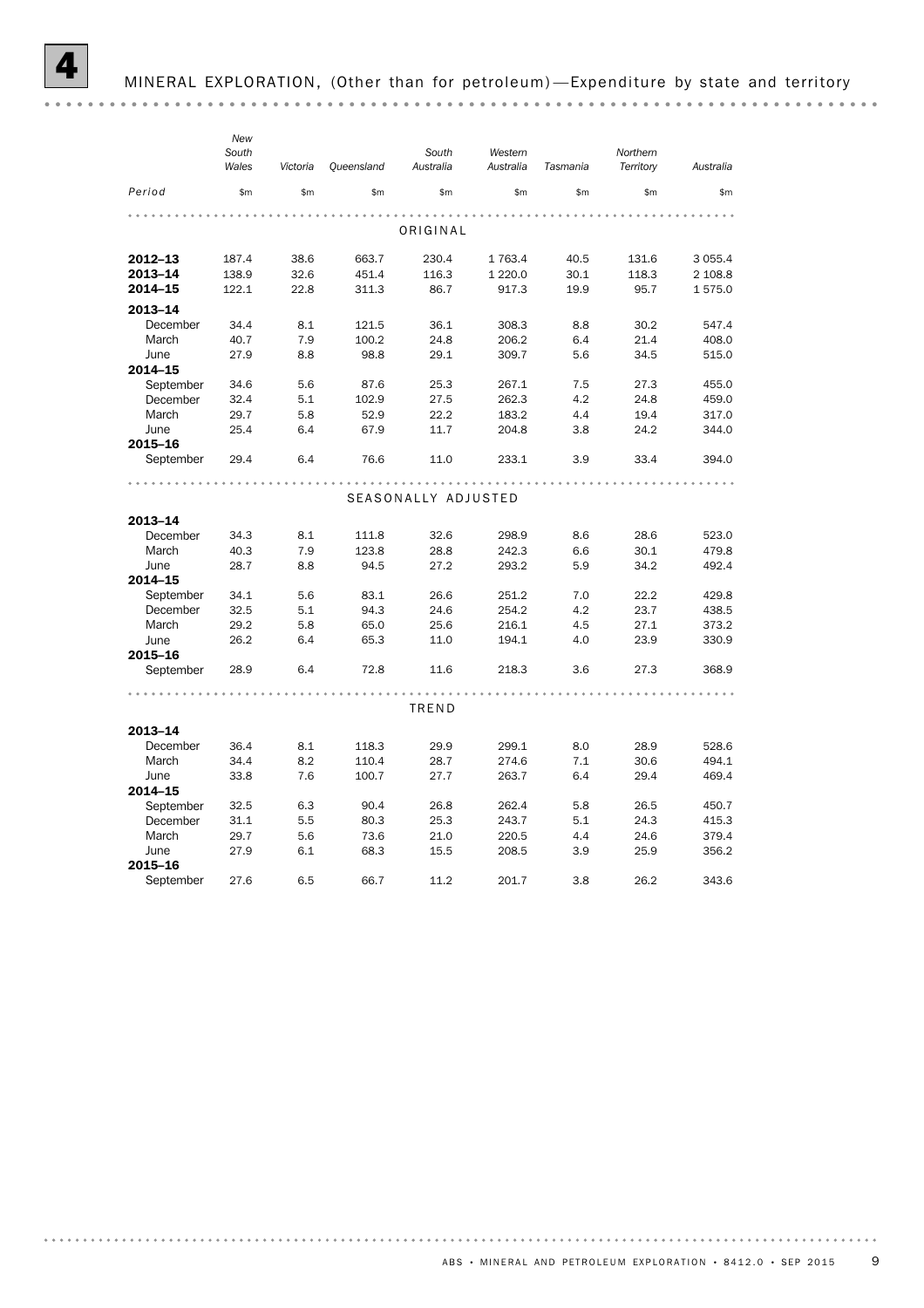5 MINERAL EXPLORATION, (Other than for petroleum) —Expenditure by mineral sought

|                    | SELECTED BASE METALS |                          |                          |              |              |                          |            |                          |              |           |              |                    |
|--------------------|----------------------|--------------------------|--------------------------|--------------|--------------|--------------------------|------------|--------------------------|--------------|-----------|--------------|--------------------|
|                    |                      | Silver,                  |                          |              |              |                          |            |                          |              |           |              | <b>Total</b>       |
|                    |                      | lead,                    | Nickel,                  |              |              | Iron                     | Mineral    |                          |              |           |              | <b>Mineral</b>     |
|                    | Copper               | zinc                     | cobalt                   | Total        | Gold         | ore                      | sands      | Uranium                  | Coal         | Diamonds  | Other(a)     | <b>Exploration</b> |
| Period             | \$m\$                | \$m                      | \$m                      | \$m          | \$m          | \$m\$                    | \$m        | \$m                      | \$m\$        | \$m       | \$m          | \$m                |
|                    |                      |                          |                          |              |              | NEW SOUTH WALES          |            |                          |              |           |              |                    |
|                    |                      |                          |                          |              |              |                          |            |                          |              |           |              |                    |
| 2012-13            | 26.7                 | np                       | np                       | 54.9         | 36.8         | np                       | np         | np                       | 74.8         | np        | 16.5         | 187.4              |
| 2013-14<br>2014-15 | 20.4<br>np           | np<br>16.2               | np<br>np                 | 32.6<br>40.7 | 25.6<br>23.5 | np<br>np                 | np<br>np   | np                       | 60.2<br>45.0 | np<br>0.2 | 16.8<br>10.0 | 138.9<br>122.1     |
|                    |                      |                          |                          |              |              |                          |            |                          |              |           |              |                    |
| $2013 - 14$        |                      |                          |                          |              |              |                          |            |                          |              |           |              |                    |
| December           | 4.3                  | np                       | np                       | 6.9          | 7.6          | np                       | np         | np                       | 13.3         | np        | 6.0          | 34.4               |
| March              | 7.4                  | np                       | np                       | 10.7         | 6.6          | np                       | np         |                          | 18.4         | np        | 3.7          | 40.7               |
| June<br>2014-15    | 4.9                  | 2.7                      | np                       | 7.6          | 5.1          | np                       | np         | np                       | 10.2         | np        | 4.3          | 27.9               |
| September          | 5.2                  | np                       | np                       | 8.2          | 7.9          | np                       | np         |                          | 16.8         | np        | 1.5          | 34.6               |
| December           | np                   | 5.7                      | np                       | 12.5         | 6.9          | np                       | np         |                          | 9.8          | np        | 2.8          | 32.4               |
| March              | 6.2                  | np                       | np                       | 9.9          | 4.7          | $\overline{\phantom{m}}$ | np         | $\overline{\phantom{0}}$ | 9.9          | np        | 3.9          | 29.7               |
| June               | 6.1                  | np                       | np                       | 10.2         | 4.0          | np                       | np         |                          | 8.4          | np        | 1.7          | 25.4               |
| 2015-16            |                      |                          |                          |              |              |                          |            |                          |              |           |              |                    |
| September          | 6.5                  | np                       | np                       | 10.2         | 5.1          | np                       | np         |                          | 11.1         | np        | 1.5          | 29.4               |
|                    |                      |                          |                          |              |              | VICTORIA                 |            |                          |              |           |              |                    |
| 2012-13            |                      |                          |                          |              | 19.5         |                          |            |                          |              |           | 5.6          | 38.6               |
| 2013-14            | np<br>1.3            | np<br>np                 | np                       | 5.1<br>1.8   | 15.0         | np<br>5.4                | 4.7<br>3.5 | $\overline{\phantom{0}}$ | np<br>np     | -         | 6.6          | 32.6               |
| 2014-15            | 0.4                  | 0.2                      | np<br>np                 | np           | 12.8         | np                       | 3.9        |                          | 0.1          |           | 4.6          | 22.8               |
|                    |                      |                          |                          |              |              |                          |            |                          |              |           |              |                    |
| 2013-14            |                      |                          |                          |              |              |                          |            |                          |              |           |              |                    |
| December           | np                   | $\overline{\phantom{0}}$ | np                       | np           | 4.6          | np                       | 0.3        |                          | np           |           | 1.5          | 8.1                |
| March<br>June      | np<br>np             | np<br>np                 | np<br>np                 | 0.4<br>0.4   | 2.3<br>4.1   | np<br>np                 | np<br>np   |                          | np<br>np     |           | 1.6<br>2.0   | 7.9<br>8.8         |
| 2014-15            |                      |                          |                          |              |              |                          |            |                          |              |           |              |                    |
| September          | np                   | np                       | np                       | 0.2          | 1.9          | np                       | np         |                          | np           |           | 2.0          | 5.6                |
| December           | np                   | np                       | np                       | 0.2          | 3.0          | np                       | np         |                          | np           |           | 1.2          | 5.1                |
| March              | np                   | np                       | $\overline{\phantom{0}}$ | 0.1          | np           | np                       | 1.2        |                          | np           | -         | 0.8          | 5.8                |
| June               | np                   | np                       |                          | np           | np           | np                       | 1.2        |                          | np           |           | 0.7          | 6.4                |
| 2015-16            |                      |                          |                          |              |              |                          |            |                          |              |           |              |                    |
| September          | np                   | np                       |                          | np           | np           | np                       | np         |                          | np           |           | 0.9          | 6.4                |
|                    |                      |                          |                          |              |              | QUEENSLAND               |            |                          |              |           |              |                    |
| 2012-13            | 91.1                 | 10.7                     | 3.1                      | 104.8        | 74.6         |                          | 1.6        | 10.8                     | 453.9        |           | 15.7         | 663.7              |
| 2013-14            | 36.7                 | np                       | np                       | 43.9         | 60.9         | np<br>0.2                | np         | 7.8                      | 324.2        | np<br>np  | 12.3         | 451.4              |
| 2014-15            | 41.9                 | 9.4                      | 0.3                      | 51.6         | 43.2         | 0.2                      | np         | 3.4                      | 199.9        | np        | 10.5         | 311.3              |
| 2013-14            |                      |                          |                          |              |              |                          |            |                          |              |           |              |                    |
| December           | 8.0                  | np                       | np                       | 10.0         | 19.1         | $\overline{\phantom{m}}$ | np         | 2.2                      | 86.5         | np        | 3.3          | 121.5              |
| March              | 5.1                  | np                       | np                       | 6.9          | 9.4          | np                       | np         | 0.9                      | 80.9         | np        | 1.6          | 100.2              |
| June               | 8.3                  | np                       | np                       | 10.3         | 15.0         | 0.1                      | np         | np                       | 67.6         | np        | 3.5          | 98.8               |
| 2014-15            |                      |                          |                          |              |              |                          |            |                          |              |           |              |                    |
| September          | 11.3                 | np                       | np                       | 14.4         | 7.6          | $\overline{\phantom{m}}$ | np         | 0.9                      | 61.3         | np        | 2.3          | 87.6               |
| December           | 11.7                 | np                       | np                       | 14.7         | 18.1         | 0.1                      | np         | $1.0\,$                  | 65.2         | np        | 3.4          | 102.9              |
| March              | 8.4                  | np                       | np                       | 9.6          | 8.0          |                          | np         | 0.6                      | 32.6         | np        | 1.7          | 52.9               |
| June               | 10.5                 | np                       | np                       | 12.9         | 9.6          | $\overline{\phantom{0}}$ | np         | 0.9                      | 40.8         | np        | 3.2          | 67.9               |
| 2015-16            |                      |                          |                          |              |              |                          |            |                          |              |           |              |                    |
| September          | 11.0                 | 5.6                      | 0.1                      | 16.6         | 11.9         | np                       | np         | 0.7                      | 43.8         | np        | 3.4          | 76.6               |
|                    |                      |                          |                          |              | .            |                          |            |                          |              |           |              | .                  |

— nil or rounded to zero (including null cells)

(a) From September quarter 2000 Publication tin, tungsten, scheelite, wolfram and construction materials were added to this category.

np not available for publication but included in totals where applicable, unless otherwise indicated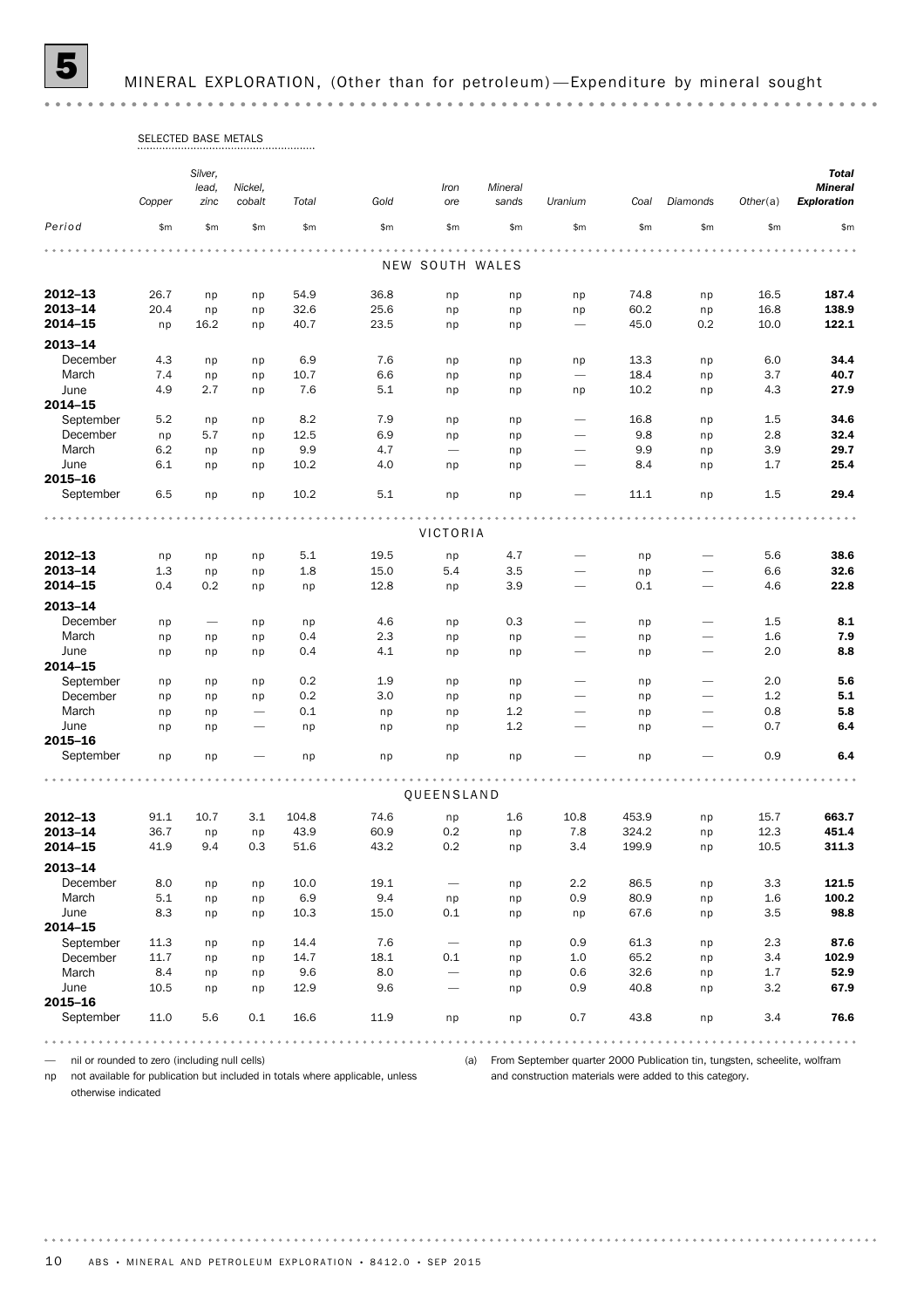

| SELECTED BASE METALS |  |
|----------------------|--|
|                      |  |

|                      |        | Silver,<br>lead, | Nickel, |       |       | Iron              | Mineral                  |         |       |                              |          | <b>Total</b><br><b>Mineral</b> |
|----------------------|--------|------------------|---------|-------|-------|-------------------|--------------------------|---------|-------|------------------------------|----------|--------------------------------|
|                      | Copper | zinc             | cobalt  | Total | Gold  | ore               | sands                    | Uranium | Coal  | Diamonds                     | Other(a) | <b>Exploration</b>             |
| Period               | \$m\$  | \$m\$            | \$m\$   | \$m\$ | \$m\$ | \$m\$             | \$m                      | \$m\$   | \$m\$ | \$m\$                        | \$m\$    | \$m                            |
|                      |        |                  |         |       |       | SOUTH AUSTRALIA   |                          |         |       |                              |          |                                |
| $2012 - 13$          | 106.4  | np               | np      | 125.6 | np    | 47.9              | np                       | np      | 1.0   | np                           | 17.6     | 230.4                          |
| 2013-14              | 52.0   | 9.7              | 2.6     | 64.3  | np    | np                | np                       | 4.8     | np    | np                           | 9.4      | 116.3                          |
| 2014-15              | 37.2   | 5.7              | 2.6     | 45.5  | np    | np                | np                       | np      | np    | np                           | 7.6      | 86.7                           |
| 2013-14              |        |                  |         |       |       |                   |                          |         |       |                              |          |                                |
| December             | 11.0   | 2.6              | 0.9     | 14.5  | np    | np                | np                       | np      | np    | np                           | 2.1      | 36.1                           |
| March                | 15.4   | np               | np      | 17.6  | np    | 2.2               | np                       | 0.6     | np    | np                           | 2.7      | 24.8                           |
| June                 | 14.7   | 1.3              | 0.5     | 16.6  | np    | 7.9               | np                       | 0.8     | np    | np                           | 2.4      | 29.1                           |
| 2014-15              |        |                  |         |       |       |                   |                          |         |       |                              |          |                                |
| September            | 12.1   | 1.4              | 0.4     | 14.0  | np    | 5.4               | np                       | 1.2     | np    | np                           | 2.0      | 25.3                           |
| December             | 10.6   | 2.0              | 0.9     | 13.4  | 1.6   | np                | np                       | np      | np    | np                           | 1.6      | 27.5                           |
| March                | 10.4   | 0.9              | 0.7     | 12.0  | 1.8   | 5.2               | np                       | 0.3     | np    | np                           | 2.0      | 22.2                           |
| June                 | 4.0    | 1.4              | 0.7     | 6.1   | 1.1   | 0.9               | np                       | 0.8     | np    | np                           | 2.1      | 11.7                           |
| 2015-16<br>September | 2.6    | 1.6              | 0.5     | 4.7   | 0.8   | np                | 0.5                      | 0.6     |       | np                           | 1.6      | 11.0                           |
|                      |        |                  |         | .     |       |                   |                          |         |       |                              |          |                                |
|                      |        |                  |         |       |       | WESTERN AUSTRALIA |                          |         |       |                              |          |                                |
| 2012-13              | 76.6   | 16.6             | 157.2   | 250.4 | 466.5 | 921.8             | 15.1                     | 35.1    | 10.5  | 0.7                          | 63.9     | 1763.4                         |
| 2013-14              | 58.4   | 14.0             | 94.9    | 167.3 | 295.3 | 634.4             | 16.4                     | 22.6    | 9.5   | 1.7                          | 73.4     | 1 2 2 0 . 0                    |
| 2014-15              | 33.6   | 15.2             | 78.5    | 127.2 | 274.3 | 406.2             | 14.1                     | 26.4    | 2.7   | 2.9                          | 63.8     | 917.3                          |
| 2013-14              |        |                  |         |       |       |                   |                          |         |       |                              |          |                                |
| December             | 16.9   | 4.3              | 17.9    | 39.2  | 76.2  | 158.9             | 5.6                      | 5.4     | np    | np                           | 17.6     | 308.3                          |
| March                | 6.6    | 2.9              | 15.5    | 25.0  | 56.2  | 102.1             | 3.7                      | 3.7     | np    | np                           | 13.4     | 206.2                          |
| June                 | 13.3   | 3.5              | 24.8    | 41.6  | 66.6  | 167.3             | 2.8                      | 6.7     | np    | np                           | 22.4     | 309.7                          |
| 2014-15              |        |                  |         |       |       |                   |                          |         |       |                              |          |                                |
| September            | 13.6   | 3.9              | 23.8    | 41.2  | 61.9  | 130.3             | 6.3                      | 4.7     | 0.6   | 1.0                          | 21.1     | 267.1                          |
| December             | 9.6    | 4.9              | 21.0    | 35.5  | 64.0  | 131.5             | 2.0                      | 9.0     | np    | np                           | 17.9     | 262.3                          |
| March                | 4.6    | 2.2              | 18.1    | 24.9  | 67.4  | 70.0              | 3.0                      | 5.9     | np    | np                           | 11.2     | 183.2                          |
| June                 | 5.7    | 4.3              | 15.6    | 25.6  | 81.0  | 74.4              | 2.8                      | 6.8     | np    | np                           | 13.6     | 204.8                          |
| 2015-16              |        |                  |         |       |       |                   |                          |         |       |                              |          |                                |
| September            | 8.4    | 3.3              | 13.9    | 25.6  | 94.8  | 79.1              | 3.5                      | 8.5     | np    | np                           | 20.1     | 233.1                          |
|                      |        |                  |         |       |       | TASMANIA          |                          |         |       |                              |          |                                |
| 2012-13              | np     | np               | 0.4     | 8.5   | np    | np                | np                       |         | np    | $\overbrace{\qquad \qquad }$ | 18.0     | 40.5                           |
| 2013-14              | np     | np               | 0.1     | 5.4   | np    | np                | $\overline{\phantom{0}}$ |         | np    | $\overbrace{\qquad \qquad }$ | 11.4     | 30.1                           |
| 2014-15              | np     | np               | np      | np    | np    | 5.4               | $\qquad \qquad -$        |         | np    |                              | 8.0      | 19.9                           |
| 2013-14              |        |                  |         |       |       |                   |                          |         |       |                              |          |                                |
| December             | np     | np               | np      | np    | np    | 1.4               |                          |         | np    |                              | 4.2      | 8.8                            |
| March                | np     | np               | np      | 1.1   | np    | 1.1               |                          |         | np    | -                            | 2.4      | 6.4                            |
| June<br>2014-15      | np     | np               | np      | 0.5   | np    | 0.9               |                          |         | np    |                              | 1.7      | 5.6                            |
| September            | np     | np               | np      | 0.9   | np    | 2.4               |                          |         | np    |                              | 3.3      | 7.5                            |
| December             | np     | np               |         | 1.3   | 0.4   | np                |                          |         | np    |                              | 1.7      | 4.2                            |
| March                | np     | np               |         | 1.4   | np    | np                |                          |         |       | -                            | 1.6      | 4.4                            |
| June                 | np     | np               |         | np    | np    | np                |                          |         |       |                              | 1.3      | 3.8                            |
| 2015-16              |        |                  |         |       |       |                   |                          |         |       |                              |          |                                |
| September            | np     | np               |         | np    | np    | np                |                          |         |       |                              | 2.8      | 3.9                            |
|                      |        |                  |         |       |       |                   |                          |         |       |                              |          |                                |

— nil or rounded to zero (including null cells)

np not available for publication but included in totals where applicable, unless

(a) From September quarter 2000 Publication tin, tungsten, scheelite, wolfram and construction materials were added to this category.

otherwise indicated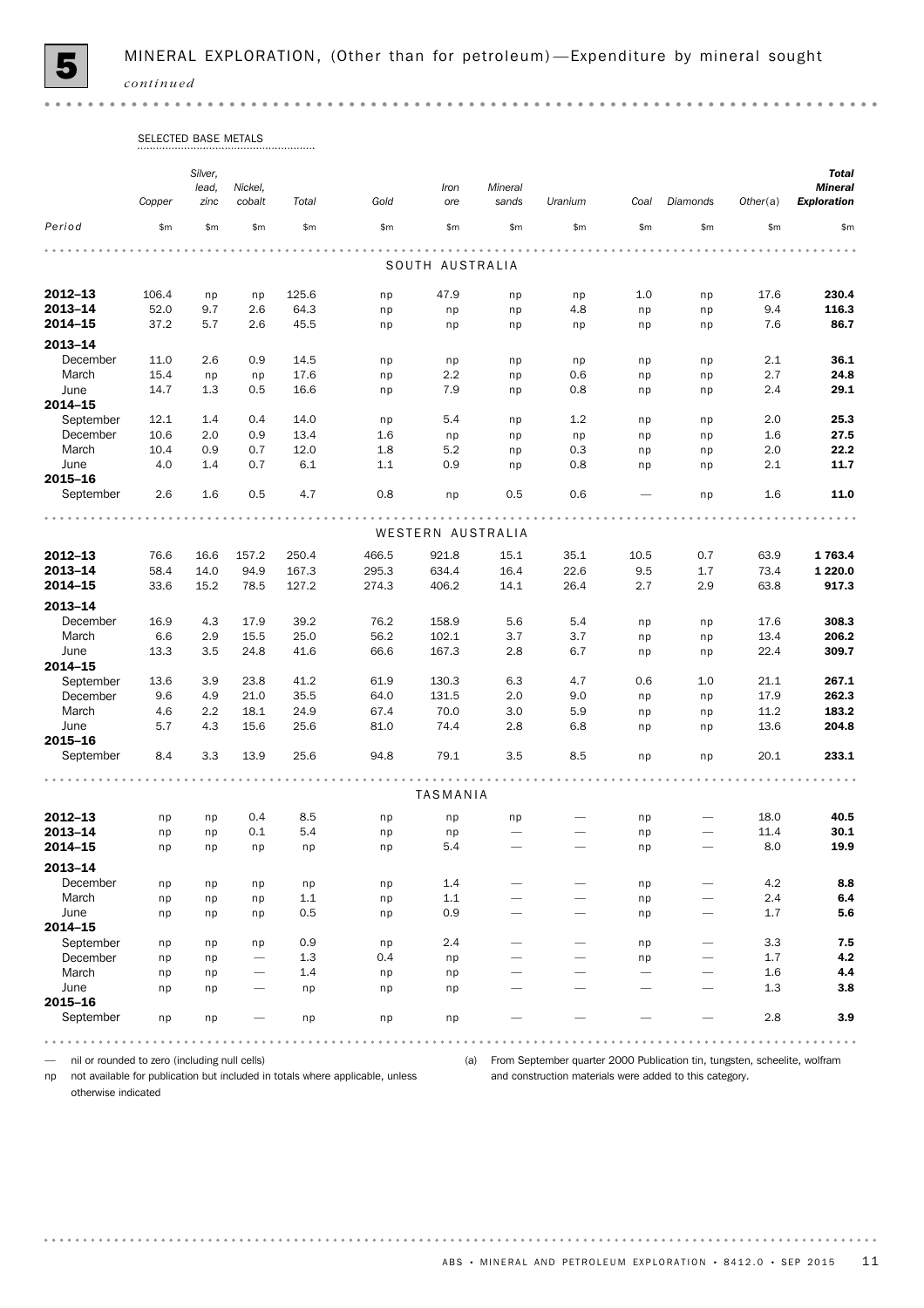

 $0.000$ 

|             | Copper | Silver,<br>lead,<br>zinc | Nickel,<br>cobalt | Total | Gold  | Iron<br>ore        | Mineral<br>sands | Uranium | Coal                     | Diamonds | Other(a) | <b>Total</b><br><b>Mineral</b><br><b>Exploration</b> |
|-------------|--------|--------------------------|-------------------|-------|-------|--------------------|------------------|---------|--------------------------|----------|----------|------------------------------------------------------|
| Period      | \$m    | \$m\$                    | \$m\$             | \$m   | \$m\$ | \$m                | \$m\$            | \$m\$   | \$m                      | \$m      | \$m      | \$m                                                  |
|             |        |                          |                   |       |       |                    |                  |         |                          |          |          |                                                      |
|             |        |                          |                   |       |       | NORTHERN TERRITORY |                  |         |                          |          |          |                                                      |
| $2012 - 13$ | 9.6    | 4.6                      | 0.1               | 14.3  | 46.5  | np                 | 1.7              | 10.1    | np                       | np       | 24.6     | 131.6                                                |
| $2013 - 14$ | np     | np                       | np                | 6.7   | 27.7  | 36.2               | 0.8              | 8.7     | np                       | np       | 27.2     | 118.3                                                |
| 2014-15     | 4.1    | np                       | np                | 8.7   | 35.5  | np                 | 0.5              | 7.9     | np                       | np       | 25.6     | 95.7                                                 |
| $2013 - 14$ |        |                          |                   |       |       |                    |                  |         |                          |          |          |                                                      |
| December    | 1.3    | np                       | np                | 2.3   | 6.3   | 7.6                | np               | 2.2     | np                       | np       | 8.5      | 30.2                                                 |
| March       | 0.4    | np                       | np                | 1.3   | 5.0   | np                 | np               | 1.1     | $\overline{\phantom{0}}$ | np       | 5.1      | 21.4                                                 |
| June        | 0.6    | np                       | np                | 1.4   | 10.3  | 12.1               | np               | 1.5     | np                       | np       | 6.8      | 34.5                                                 |
| 2014-15     |        |                          |                   |       |       |                    |                  |         |                          |          |          |                                                      |
| September   | np     | np                       | np                | 2.7   | 9.7   | np                 | np               | 3.0     | np                       | np       | 6.4      | 27.3                                                 |
| December    | 1.5    | np                       | np                | 2.6   | 7.9   | np                 | 0.2              | 2.4     | np                       | np       | 7.2      | 24.8                                                 |
| March       | 0.7    | np                       | np                | 1.3   | 5.8   | np                 | np               | 0.7     | np                       | np       | 5.0      | 19.4                                                 |
| June        | np     | np                       | np                | 2.1   | 12.0  | np                 | np               | 1.9     | np                       | np       | 7.0      | 24.2                                                 |
| 2015-16     |        |                          |                   |       |       |                    |                  |         |                          |          |          |                                                      |
| September   | 1.3    | np                       | np                | 3.0   | 16.9  | np                 | np               | 5.6     | np                       | np       | 6.6      | 33.4                                                 |
|             |        |                          |                   |       |       |                    |                  |         |                          |          |          |                                                      |
|             |        |                          |                   |       |       | <b>AUSTRALIA</b>   |                  |         |                          |          |          |                                                      |
| $2012 - 13$ | 319.3  | 79.9                     | 164.5             | 563.7 | 661.7 | 1 0 1 1.2          | 37.8             | 69.4    | 544.0                    | 6.3      | 161.2    | 3 0 5 5.4                                            |
| 2013-14     | 176.7  | 45.8                     | 99.4              | 321.9 | 434.3 | 710.5              | np               | 43.8    | 398.7                    | np       | 156.3    | 2 108.8                                              |
| 2014-15     | 144.4  | 51.9                     | 82.6              | 279.0 | 395.7 | 447.8              | 27.1             | 40.6    | 251.7                    | 5.3      | 129.1    | 1575.0                                               |
| 2013-14     |        |                          |                   |       |       |                    |                  |         |                          |          |          |                                                      |
| December    | 43.5   | 12.3                     | 19.2              | 75.0  | 116.5 | 184.2              | 8.1              | 11.0    | 106.4                    | 3.1      | 43.0     | 547.4                                                |
| March       | 36.2   | 10.1                     | 16.8              | 63.0  | 81.7  | 115.2              | 6.5              | 6.4     | 101.8                    | 2.5      | 30.5     | 408.0                                                |
| June        | 42.5   | 10.3                     | 25.6              | 78.4  | 103.9 | 189.0              | 6.5              | 10.4    | 80.9                     | 2.7      | 42.8     | 515.0                                                |
| 2014-15     |        |                          |                   |       |       |                    |                  |         |                          |          |          |                                                      |
| September   | 44.2   | 13.1                     | 24.3              | 81.7  | 90.0  | 142.9              | 10.7             | 9.9     | 80.3                     | 1.8      | 38.0     | 455.0                                                |
| December    | 40.8   | 16.9                     | 22.5              | 80.1  | 101.7 | 145.1              | 4.4              | 12.8    | 78.0                     | 1.5      | 35.6     | 459.0                                                |
| March       | 31.3   | 8.7                      | 19.2              | 59.2  | 91.6  | 82.5               | 6.2              | 7.5     | 43.4                     | 0.9      | 26.0     | 317.0                                                |
| June        | 28.1   | 13.2                     | 16.7              | 58.0  | 112.4 | 77.2               | 5.8              | 10.4    | 50.1                     | 1.2      | 29.5     | 344.0                                                |
| 2015-16     |        |                          |                   |       |       |                    |                  |         |                          |          |          |                                                      |
| September   | 30.2   | 16.4                     | 14.7              | 61.4  | 133.7 | 82.2               | 6.6              | 15.4    | 56.3                     | 1.6      | 36.6     | 394.0                                                |

# SELECTED BASE METALS

— nil or rounded to zero (including null cells)

np not available for publication but included in totals where applicable, unless

(a) From September quarter 2000 Publication tin, tungsten, scheelite, wolfram and construction materials were added to this category.

otherwise indicated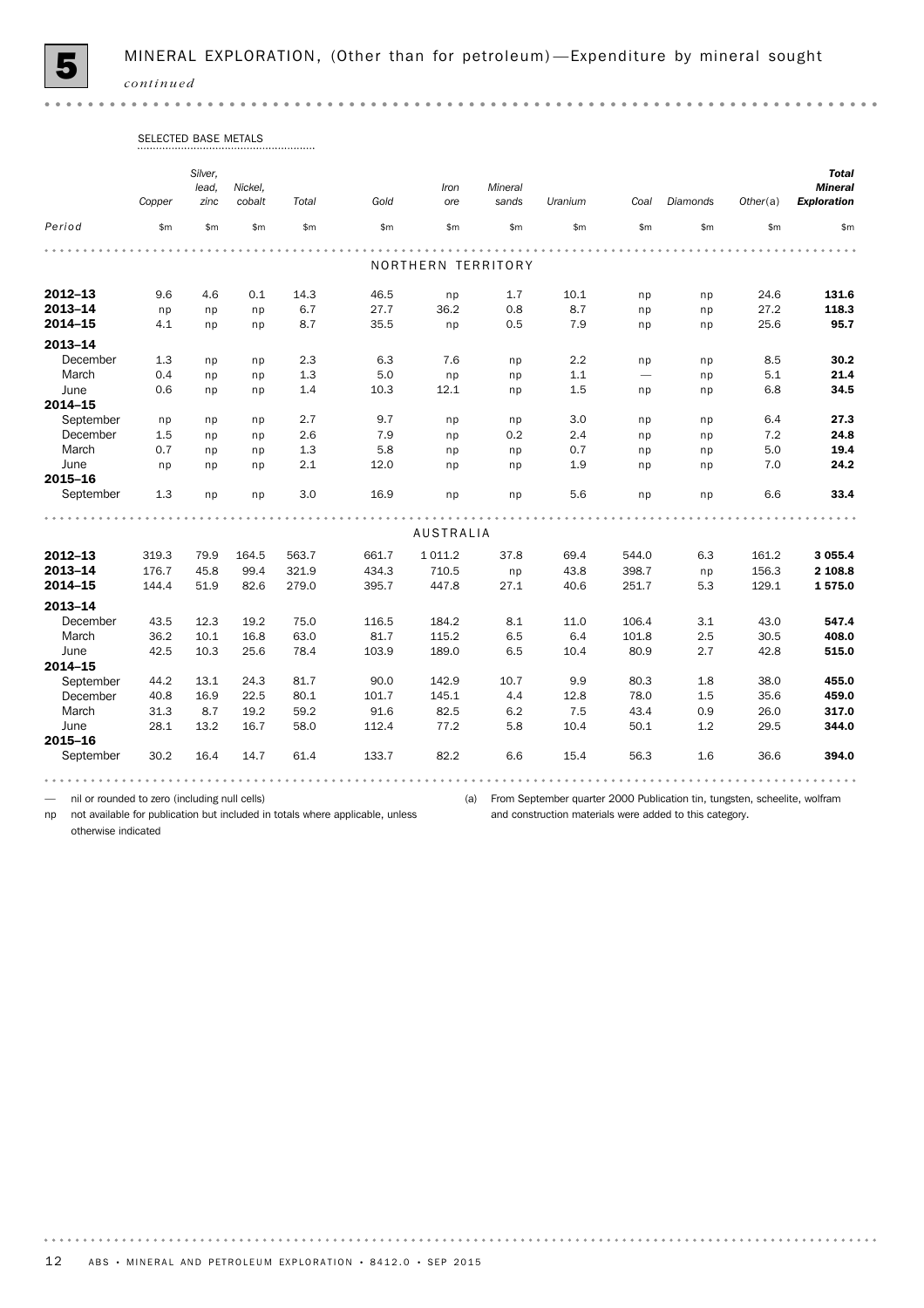|                       | ONSHORE        |                |                |                     | <b>OFFSHORE</b> |                |                  | TOTAL EXPENDITURE |                     |  |
|-----------------------|----------------|----------------|----------------|---------------------|-----------------|----------------|------------------|-------------------|---------------------|--|
|                       |                |                |                |                     |                 |                | On<br>production | On all<br>other   |                     |  |
|                       | Drilling       | Other          | Total          | Drilling            | Other           | Total          | leases(a)        | leases(a)         | Total               |  |
| Period                | \$m            | \$m            | \$m            | \$m                 | \$m\$           | \$m            | \$m              | \$m               | \$m\$               |  |
|                       |                |                |                |                     | ORIGINAL        |                |                  |                   |                     |  |
| $2012 - 13$           | 949.3          | 414.0          | 1 3 6 3.2      | 2 638.5             | 791.7           | 3 4 3 0.2      | 1 367.3          | 3 4 2 6.1         | 4 7 9 3.4           |  |
| 2013-14               | 721.9          | 590.7          | 1 3 1 2.5      | 2 7 68.8            | 743.3           | 3 5 1 2.1      | 1 361.7          | 3 4 6 2.9         | 4 8 24.6            |  |
| 2014-15<br>2013-14    | 771.5          | 482.6          | 1 254.1        | 1955.9              | 581.3           | 2 537.3        | 847.4            | 2 944.0           | 3 791.4             |  |
| December              | 198.6          | 105.4          | 303.9          | 634.5               | 164.9           | 799.4          | 395.1            | 708.3             | 1 1 0 3 . 3         |  |
| March                 | 163.0          | 110.9          | 273.9          | 593.2               | 205.0           | 798.2          | 331.4            | 740.7             | 1072.1              |  |
| June<br>2014-15       | 171.2          | 258.3          | 429.6          | 843.4               | 260.8           | 1 104.2        | 291.7            | 1 242.2           | 1 533.8             |  |
| September             | 153.2          | 145.1          | 298.3          | 578.5               | 103.2           | 681.6          | 284.8            | 695.0             | 979.9               |  |
| December              | 281.0          | 150.4          | 431.4          | 585.6               | 136.1           | 721.7          | 288.2            | 865.0             | 1 1 5 3 . 1         |  |
| March                 | 163.9          | 118.0          | 281.9          | 498.9               | 179.8           | 678.7          | 154.8            | 805.8             | 960.6               |  |
| June                  | 173.4          | 69.2           | 242.6          | 292.9               | 162.3           | 455.2          | 119.6            | 578.1             | 697.8               |  |
| 2015-16               |                |                |                |                     |                 |                |                  |                   |                     |  |
| September             | 95.4           | 103.5          | 198.9          | 268.9               | 115.1           | 384.0          | 173.6            | 409.3             | 582.9               |  |
|                       |                |                |                | SEASONALLY ADJUSTED |                 |                |                  |                   |                     |  |
| $2012 - 13$           | 948.8          | 416.1          | 1 3 6 4 .9     | 2624.8              | 795.7           | 3 4 2 0.5      | 1 342.3          | 3 4 4 3.1         | 4 7 8 5.4           |  |
| 2013-14               | 725.7          | 592.6          | 1 3 1 8 . 3    | 2 791.0             | 730.0           | 3 5 2 1.0      | 1 3 7 9.5        | 3 4 5 9.8         | 4 8 3 9.3           |  |
| 2014-15               | 764.0          | 478.6          | 1 242.6        | 1961.7              | 580.5           | 2 542.3        | 829.9            | 2 955.0           | 3784.9              |  |
| 2013-14               |                |                |                |                     |                 |                |                  |                   |                     |  |
| December              | 159.1          | 99.4           | 258.5          | 605.6               | 157.5           | 763.1          | 334.4            | 687.2             | 1 0 2 1.6           |  |
| March                 | 190.2          | 118.9          | 309.2          | 603.0               | 204.7           | 807.7          | 419.7            | 697.1             | 1 1 1 6.9           |  |
| June                  | 177.9          | 269.2          | 447.1          | 866.6               | 227.4           | 1 0 9 4 .0     | 310.3            | 1 230.8           | 1541.1              |  |
| 2014-15               |                |                |                |                     | 129.4           |                |                  | 757.6             |                     |  |
| September<br>December | 168.0<br>225.7 | 133.2<br>142.2 | 301.2<br>367.9 | 586.7<br>562.5      | 132.6           | 716.1<br>695.1 | 259.7<br>240.3   | 822.7             | 1017.4<br>1 0 6 2.9 |  |
| March                 | 190.4          | 125.7          | 316.1          | 504.7               | 177.2           | 681.9          | 199.7            | 798.4             | 998.1               |  |
| June                  | 179.9          | 77.5           | 257.4          | 307.8               | 141.3           | 449.1          | 130.3            | 576.3             | 706.6               |  |
| 2015-16               |                |                |                |                     |                 |                |                  |                   |                     |  |
| September             | 106.7          | 95.8           | 202.5          | 261.4               | 140.5           | 401.8          | 157.7            | 446.7             | 604.4               |  |
|                       |                |                |                | TREND               |                 |                |                  |                   |                     |  |
| 2012-13               | 807.8          | 409.2          | 1 217.0        | 2 616.9             | 774.7           | 3 3 9 1.6      | 1 302.1          | 3 3 0 6.4         | 4 608.6             |  |
| 2013-14               | 725.8          |                | 429.1 1 1 54.9 | 2 4 8 5.4           |                 | 702.3 3 187.7  | 1 4 0 1.9        | 2 940.7           | 4 3 4 2.6           |  |
| 2014-15<br>2013-14    | 753.1          |                | 476.3 1 229.5  | 1961.6              | 610.5           | 2 572.1        | 854.1            | 2 946.2           | 3802.6              |  |
| December              | 180.1          | 105.3          | 285.4          | 642.7               | 171.0           | 813.8          | 367.0            | 732.1             | 1 0 9 9.2           |  |
| March                 | 172.9          | 103.6          | 276.5          | 599.6               | 196.5           | 796.1          | 358.1            | 714.5             | 1072.6              |  |
| June                  | 178.4          | 111.9          | 290.3          | 583.4               | 190.3           | 773.8          | 331.1            | 732.9             | 1 064.1             |  |
| 2014-15               |                |                |                |                     |                 |                |                  |                   |                     |  |
| September             | 190.3          | 127.2          | 317.5          | 587.5               | 164.0           | 751.5          | 278.0            | 791.0             | 1 0 6 9 . 0         |  |
| December              | 202.0          | 132.0          | 333.9          | 553.7               | 146.2           | 699.8          | 226.0            | 807.7             | 1033.8              |  |
| March                 | 195.1          | 118.9          | 314.0          | 465.5               | 148.6           | 614.1          | 191.1            | 736.3             | 928.8               |  |
| June<br>2015-16       | 165.8          | 98.2           | 264.1          | 355.0               | 151.7           | 506.7          | 159.1            | 611.2             | 771.1               |  |
| September             | 126.2          | 84.7           | 209.6          | 262.0               | 144.9           | 406.9          | 139.1            | 490.3             | 608.8               |  |
|                       |                |                |                |                     |                 |                |                  |                   |                     |  |

(a) Refer to Glossary for definition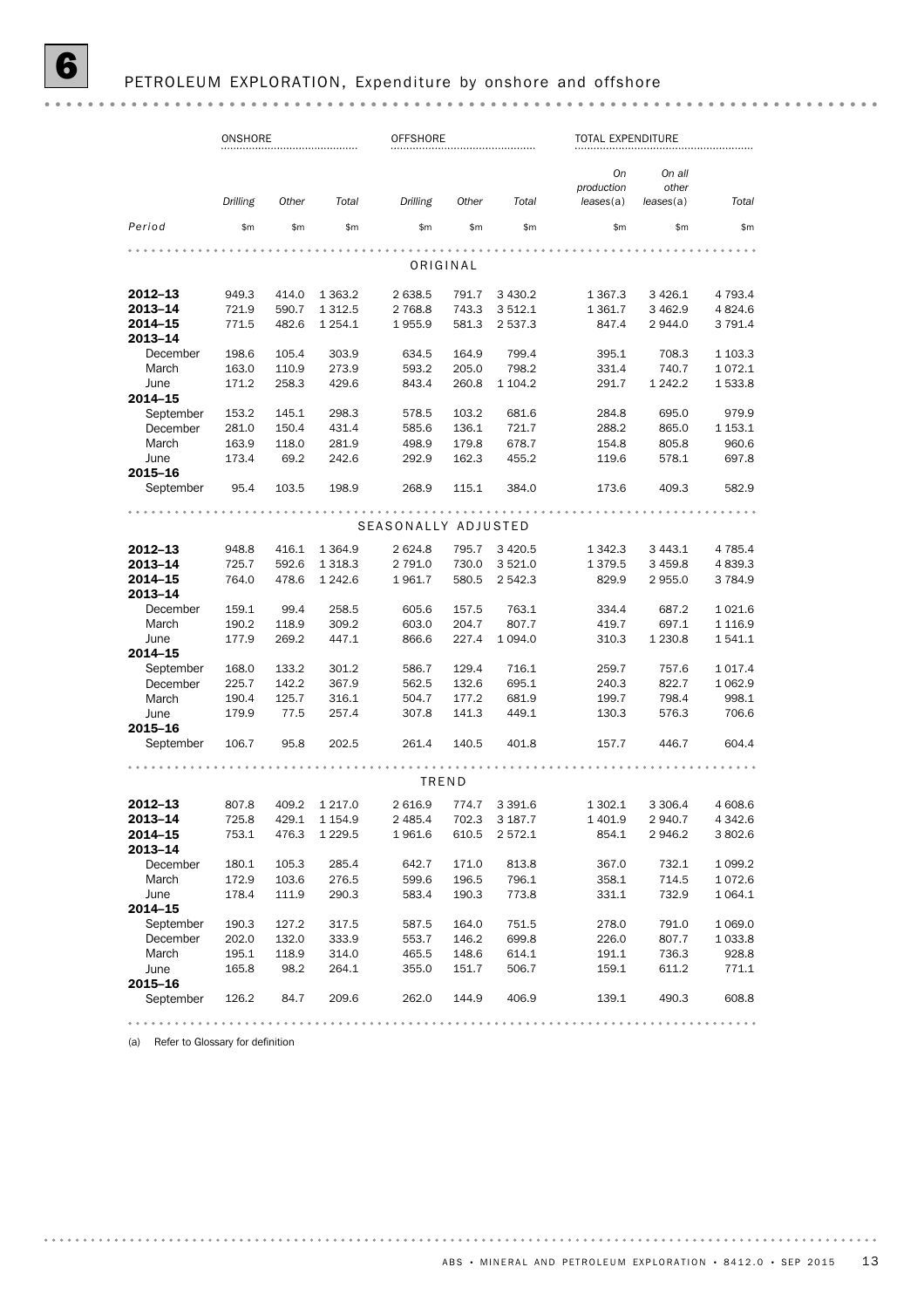|                    | New            |          |            |                     |                      |          |                          |             |
|--------------------|----------------|----------|------------|---------------------|----------------------|----------|--------------------------|-------------|
|                    | South<br>Wales | Victoria | Queensland | South<br>Australia  | Western<br>Australia | Tasmania | Northern<br>Territory(a) | Total       |
| Period             | \$m            | \$m\$    | \$m\$      | \$m\$               | \$m\$                | \$m\$    | \$m\$                    | \$m\$       |
|                    |                |          |            | ORIGINAL            |                      |          |                          |             |
|                    |                |          |            |                     |                      |          |                          |             |
| 2012-13            | 158.1          | 21.5     | 655.3      | 386.3               | 3 2 9 3.7            | 1.5      | 277.0                    | 4 7 9 3.4   |
| 2013-14            | 145.5          | 34.4     | 612.6      | 531.3               | 2 9 9 0.5            | 0.4      | 509.9                    | 4 8 24.6    |
| 2014-15<br>2013-14 | 102.2          | 16.3     | 751.6      | 400.2               | 2 0 68.8             | 10.9     | 441.4                    | 3 7 9 1.4   |
| December           | np             | np       | 150.1      | 81.5                | 677.4                | np       | 130.6                    | 1 1 0 3 . 3 |
| March              | np             | np       | 126.3      | 92.7                | 737.1                | np       | 72.9                     | 1072.1      |
| June               | np             | np       | 166.6      | 265.7               | 823.9                | np       | 231.0                    | 1533.8      |
| 2014-15            |                |          |            |                     |                      |          |                          |             |
| September          | np             | np       | 153.5      | 60.3                | 591.5                | np       | 127.2                    | 979.9       |
| December           | np             | np       | 290.2      | 92.0                | 605.4                | np       | 123.1                    | 1 1 5 3 . 1 |
| March              | np             | 4.2      | 154.4      | 177.1               | 439.3                | np       | np                       | 960.6       |
| June               | 11.1           | np       | 153.5      | 70.7                | 432.7                | np       | np                       | 697.8       |
| 2015-16            |                |          |            |                     |                      |          |                          |             |
| September          | np             | np       | 90.4       | 41.0                | 407.5                | np       | 37.2                     | 582.9       |
|                    |                |          |            |                     |                      |          |                          |             |
|                    |                |          |            | SEASONALLY ADJUSTED |                      |          |                          |             |
| 2012-13            | 157.8          | np       | 655.4      | 382.3               | 3 2 9 3 .5           | np       | 277.0                    | 4 7 8 5.4   |
| 2013-14            | 144.5          | np       | 624.7      | 535.2               | 3 0 0 9.9            | np       | 509.9                    | 4 8 3 9.3   |
| 2014-15            | 104.5          | np       | 739.4      | 384.4               | 2 0 68.1             | np       | 441.4                    | 3784.9      |
| 2013-14            |                |          |            |                     |                      |          |                          |             |
| December           | np             | np       | 116.3      | 81.4                | 638.3                | np       | 130.6                    | 1021.6      |
| March              | np             | np       | 161.6      | 79.9                | 789.9                | np       | 72.9                     | 1 1 1 6.9   |
| June               | np             | np       | 174.1      | 264.6               | 807.5                | np       | 231.0                    | 1541.1      |
| 2014-15            |                |          |            |                     |                      |          |                          |             |
| September          | np             | np       | 162.1      | 75.0                | 604.7                | np       | 127.2                    | 1 0 1 7 . 4 |
| December           | 24.7           | np       | 220.1      | 92.1                | 568.7                | np       | 123.1                    | 1 0 6 2.9   |
| March              | 20.5           | np       | 197.6      | 146.4               | 469.4                | np       | 163.6                    | 998.1       |
| June               | 10.1           | np       | 159.5      | 70.9                | 425.3                | np       | 27.6                     | 706.6       |
| 2015-16            |                |          |            |                     |                      |          |                          |             |
| September          | 5.4            | np       | 97.2       | 52.0                | 411.0                | np       | 37.0                     | 604.4       |
|                    |                |          |            |                     |                      |          |                          |             |
|                    |                |          |            | TREND               |                      |          |                          |             |
| 2012-13            | 148.8          | np       | 522.7      | 392.9               | 3 2 4 6 .0           | np       | 276.0                    | 4 608.6     |
| 2013-14            | 158.2          | np       | 613.7      | 335.9               | 2828.1               | np       | 392.9                    | 4 3 4 2.6   |
| 2014–15<br>2013-14 | 100.5          | np       | 735.3      | 387.1               | 2072.2               | np       | 452.4                    | 3802.6      |
| December           | np             | np       | 148.7      | 87.5                | 726.8                | np       | 97.2                     | 1 0 9 9.2   |
| March              | np             | np       | 149.5      | 83.2                | 694.6                | np       | 108.9                    | 1072.6      |
| June               | np             | np       | 164.9      | 75.9                | 662.2                | np       | 112.8                    | 1 0 6 4 . 1 |
| 2014-15            |                |          |            |                     |                      |          |                          |             |
| September          | np             | np       | 187.5      | 87.5                | 609.4                | np       | 131.1                    | 1 0 6 9.0   |
| December           | 30.5           | np       | 200.9      | 104.5               | 540.8                | np       | 138.9                    | 1 0 3 3.8   |
| March              | 19.8           | np       | 190.2      | 106.3               | 487.5                | np       | 111.2                    | 928.8       |
| June               | 10.9           | np       | 156.7      | 88.9                | 434.5                | np       | 71.2                     | 771.1       |
| 2015-16            |                |          |            |                     |                      |          |                          |             |
| September          | 5.7            | np       | 118.3      | 61.2                | 401.3                | np       | 37.6                     | 608.8       |
|                    |                |          |            |                     |                      |          |                          |             |
|                    |                |          |            |                     |                      |          |                          |             |

np not available for publication but included in totals where applicable, unless otherwise indicated

(a) Also contains some additional areas. See paragraphs 5 and 6 of the Explanatory Notes.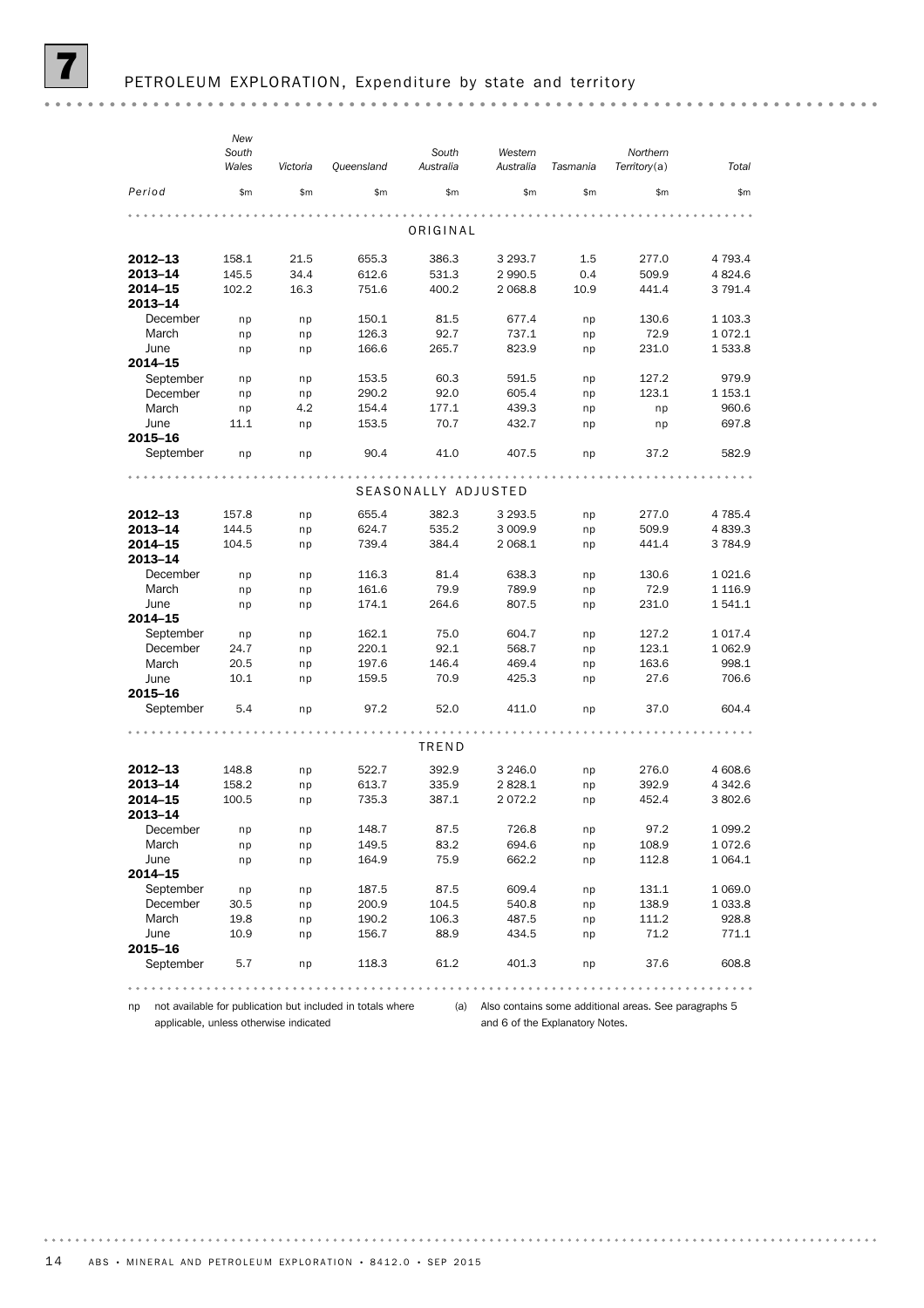### EXPLANATORY NOTES

| <i><b>INTRODUCTION</b></i> | 1 The private sector exploration statistics appearing in this publication have been<br>collected and compiled from the Mineral Exploration and Petroleum Exploration<br>quarterly censuses conducted by the Australian Bureau of Statistics. This publication<br>contains actual and expected exploration expenditure.                                                                                                                                                                                                                                                                                                                                                                                                                                                                                                                                                                                                                                  |
|----------------------------|---------------------------------------------------------------------------------------------------------------------------------------------------------------------------------------------------------------------------------------------------------------------------------------------------------------------------------------------------------------------------------------------------------------------------------------------------------------------------------------------------------------------------------------------------------------------------------------------------------------------------------------------------------------------------------------------------------------------------------------------------------------------------------------------------------------------------------------------------------------------------------------------------------------------------------------------------------|
| SCOPE AND COVERAGE         | The Mineral Exploration and Petroleum Exploration censuses cover private<br>$\mathbf{2}$<br>enterprises known to be engaged in exploration in Australia, and in Australian waters<br>including the Joint Petroleum Development Area (JPDA), regardless of the main activity<br>of the explorer.                                                                                                                                                                                                                                                                                                                                                                                                                                                                                                                                                                                                                                                         |
|                            | <b>3</b> The Joint Petroleum Development Area (JPDA) is an area in the Timor Sea, about 500<br>km north west of Darwin. The JPDA consists of the area previously referred to as Area A<br>of the Zone of Cooperation (ZOC). A treaty was signed with Indonesia in 1989 to enable<br>exploration for and development of petroleum resources in this area. Following East<br>Timor's separation from Indonesia, arrangements continued on a transitional basis<br>between Australia and the United Nations Transitional Administration in East Timor<br>(UNTAET) on behalf of East Timor. On 20 May 2002, the newly independent East Timor<br>and Australia accepted arrangements as proposed in the new Timor Sea Treaty (based on<br>an 'Exchange of Notes' between the two countries). A new Treaty, which entered into<br>force on the 2 April 2003, provides the necessary framework arrangements for<br>companies to exploit resources in the JPDA. |
|                            | <b>4</b> The areas formerly known as Areas B and C of the Zone of Cooperation no longer<br>exist under this arrangement. Since 20 May 2002, ZOCB is simply a part of Australia's<br>waters, and ZOCC a part of East Timor's.                                                                                                                                                                                                                                                                                                                                                                                                                                                                                                                                                                                                                                                                                                                            |
|                            | Exploration in the JPDA is included in estimates for the Northern Territory. Further,<br>5.<br>as a reflection of the joint Australia/East Timor administration of exploration and<br>production activity in the JPDA, 50% of exploration expenditure in the JPDA is excluded<br>from the estimates. The feature article 'Statistical Treatment of Economic Activity in the<br>Timor Sea' published in the September Quarter 2003 issue of Australian National<br>Accounts: National Income, Expenditure and Product (cat. no. 5206.0) provides further<br>details.                                                                                                                                                                                                                                                                                                                                                                                     |
|                            | The tenements in the Ashmore and Cartier Islands are administered by the Northern<br>6<br>Territory Department of Mines and Energy. Therefore all petroleum exploration<br>expenditure in this area has been included with the Northern Territory data.                                                                                                                                                                                                                                                                                                                                                                                                                                                                                                                                                                                                                                                                                                 |
| SEASONAL ADJUSTMENT        | Seasonal adjustment is a means of removing the estimated effects of normal seasonal<br>7<br>variation from the series so that the effects of other influences can be more clearly<br>recognised. Seasonal adjustment does not aim to remove the irregular or non-seasonal<br>influences which may be present in any particular series.                                                                                                                                                                                                                                                                                                                                                                                                                                                                                                                                                                                                                  |
|                            | 8 These irregular influences that are volatile or unsystematic can make it difficult to<br>interpret the movement of the series even after adjustment for seasonal variation. This<br>means that quarter-to-quarter movements of seasonally adjusted estimates may not be<br>reliable indicators of trend behaviour.                                                                                                                                                                                                                                                                                                                                                                                                                                                                                                                                                                                                                                    |
|                            | 9 In this publication, the seasonally adjusted estimates are produced by the concurrent<br>seasonal adjustment method which takes account of the latest available original<br>estimates. This method improves the estimation of seasonal factors, and therefore, the<br>seasonally adjusted and trend estimates for the current and previous quarters. As a result<br>of this improvement, revisions to the seasonally adjusted and trend estimates will be<br>observed for recent periods. A more detailed review is conducted on an annual basis.                                                                                                                                                                                                                                                                                                                                                                                                     |
|                            | 10 The revision properties of the seasonally adjusted and trend estimates can be<br>improved by the use of autoregressive integrated moving average (ARIMA) modelling.<br>ARIMA modelling relies on the characteristics of the series being analysed to project<br>future period data. The projected values are temporary, intermediate values, that are                                                                                                                                                                                                                                                                                                                                                                                                                                                                                                                                                                                                |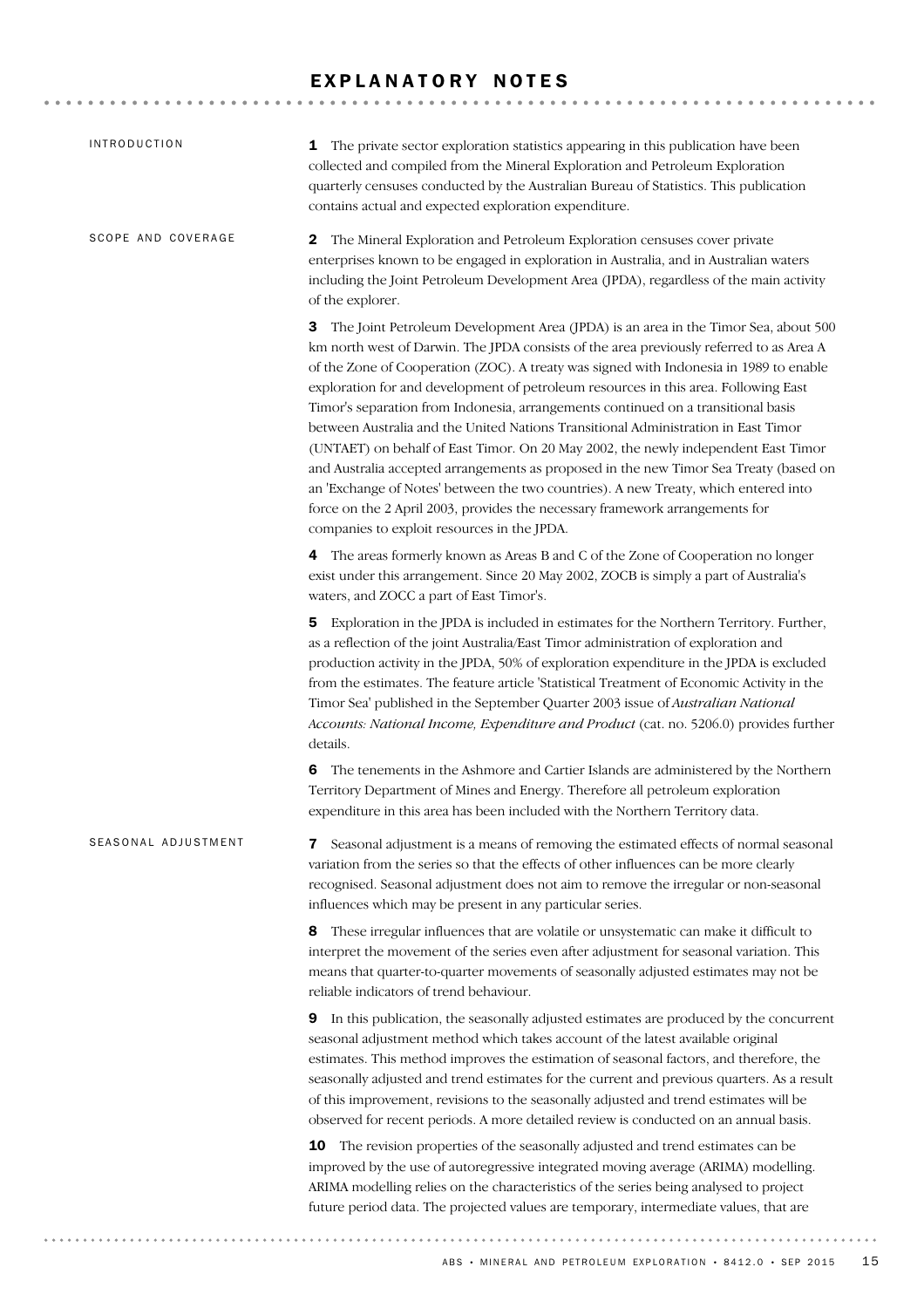### E X P L A N A T O R Y N O T E S *continued*

| SEASONAL ADJUSTMENT<br>continued    | only used internally to improve the estimation of the seasonal factors. The projected data<br>do not affect the original estimates and are discarded at the end of the seasonal<br>adjustment process. The Mineral Exploration collection uses ARIMA modelling where<br>appropriate for individual time series. The ARIMA model is assessed as part of the annual<br>review. For more information on the details of ARIMA modelling see the feature article:<br>Use of ARIMA modelling to reduce revisions in the October 2004 issue of Australian<br>Economic Indicators (cat. no. 1350.0).                                                                                                                                                                                                                                   |
|-------------------------------------|--------------------------------------------------------------------------------------------------------------------------------------------------------------------------------------------------------------------------------------------------------------------------------------------------------------------------------------------------------------------------------------------------------------------------------------------------------------------------------------------------------------------------------------------------------------------------------------------------------------------------------------------------------------------------------------------------------------------------------------------------------------------------------------------------------------------------------|
|                                     | 11 In using the seasonally adjusted series for petroleum exploration offshore drilling<br>and petroleum exploration in Western Australia, care should be exercised because of the<br>difficulties associated with reliably estimating the seasonal pattern.                                                                                                                                                                                                                                                                                                                                                                                                                                                                                                                                                                    |
| TREND ESTIMATES                     | The smoothing of seasonally adjusted series to create trend estimates reduces the<br>12<br>impact of the irregular component of the seasonally adjusted series.                                                                                                                                                                                                                                                                                                                                                                                                                                                                                                                                                                                                                                                                |
|                                     | <b>13</b> The trend estimates are derived by applying a 7-term Henderson moving average to<br>the seasonally adjusted series. The 7-term Henderson average is symmetric but, as the<br>end of a time series is approached, asymmetric forms of the average are applied. Unlike<br>the weights of the standard 7-term Henderson moving average, the weights employed<br>here have been tailored to suit particular characteristics of the individual series. While<br>the asymmetric weights enable trend estimates for recent quarters to be produced, it<br>does result in revisions to the estimates for the most recent three quarters as additional<br>observations become available. There may also be revisions because of changes in the<br>original data and as a result of the re-estimation of the seasonal factors. |
|                                     | 14 Information Paper: A Guide to Interpreting Time Series, Monitoring Trends, an<br>Overview (cat. no. 1349.0), can be obtained by contacting Time Series Analysis Canberra<br>on (02) 6252 6345 or e-mail <time.series.analysis@abs.gov.au>.</time.series.analysis@abs.gov.au>                                                                                                                                                                                                                                                                                                                                                                                                                                                                                                                                                |
| EXPECTED EXPLORATION<br>EXPENDITURE | Expected expenditure is collected in June and December quarter each year.<br>15<br>Businesses are asked to report their expected expenditure for the next six months.                                                                                                                                                                                                                                                                                                                                                                                                                                                                                                                                                                                                                                                          |
|                                     | 16 From the June quarter 2000 publication, the basis for the Expected Mineral<br>Exploration Expenditure series changed. Prior to June 2000, the expected estimates<br>released were simple aggregates of data compiled through the quarterly Mineral<br>Exploration collection. However, these aggregates underestimated actual expenditure to<br>a fairly consistent degree. The consistency with which the published data<br>underestimated actual expenditure suggested that adjustments to improve the accuracy<br>and usefulness of the estimates of expected expenditure would be possible.                                                                                                                                                                                                                             |
|                                     | In the period since June 2000, such adjustments have been made to reported<br>17<br>expected exploration data resulting in estimates which better predict actual expenditure<br>for the same period. For more information regarding the adjustments made to the<br>Expected Mineral Exploration Expenditure series, see the feature article in the<br>June quarter 2000 and the appendix in the December quarter 2002 issue of this<br>publication. Since the June quarter 2003 issue, both unadjusted and adjusted<br>expectations data have been presented in this publication.                                                                                                                                                                                                                                              |
| ACKNOWLEDGMENT                      | 18 ABS publications draw extensively on information provided freely by individuals,<br>businesses, government and other organisations. Their continued cooperation is<br>appreciated: without it a wide range of statistics published by the ABS would not be<br>available. Information received by the ABS is treated in strict confidence as required by<br>the Census and Statistics Act 1905.                                                                                                                                                                                                                                                                                                                                                                                                                              |
| RELATED PUBLICATIONS                | Users may also wish to refer to the following publications which are available from<br>19<br>the ABS web site:<br>Private New Capital Expenditure and Expected Expenditure, Australia<br>(cat. no. 5625.0)                                                                                                                                                                                                                                                                                                                                                                                                                                                                                                                                                                                                                     |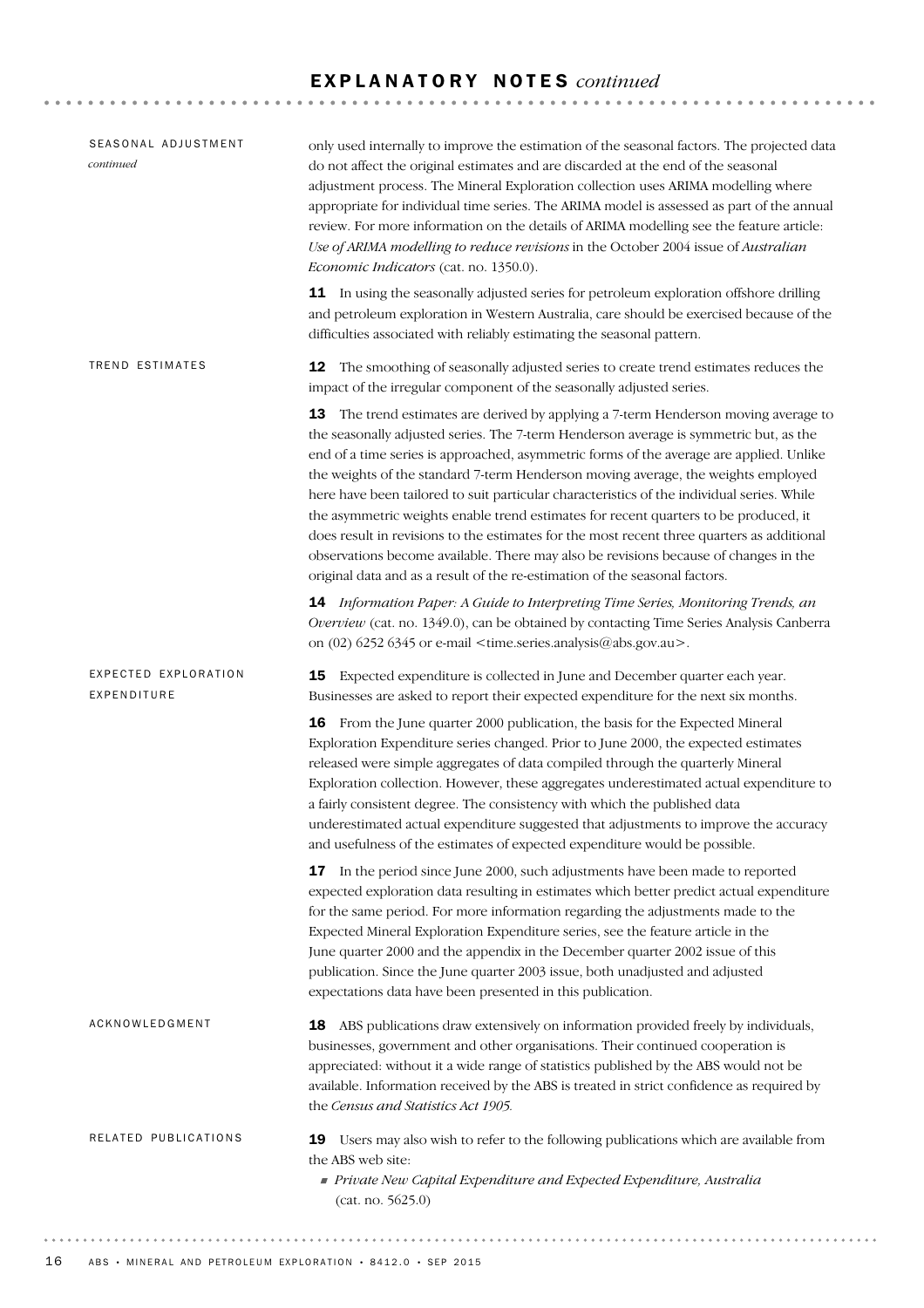### E X P L A N A T O R Y N O T E S *continued*

| RELATED PUBLICATIONS<br>continued    | Australian Mining Industry (cat. no. $8414.0$ )<br>$\blacksquare$ Mining Operations, Australia (cat. no. 8415.0)                                                                                                                               |
|--------------------------------------|------------------------------------------------------------------------------------------------------------------------------------------------------------------------------------------------------------------------------------------------|
| ABS DATA AVAILABLE<br>ELECTRONICALLY | <b>20</b> Current publications and other products released by the ABS are available from the<br>Statistics View. The ABS also issues a daily <i>Release Advice</i> on the web site which details<br>products to be released in the week ahead. |
|                                      | Details of wells and metres drilled in petroleum exploration are available from<br>21<br>Geoscience Australia's Oil and Gas Resources of Australia available at www.ga.gov.au.                                                                 |
| EFFECTS OF ROUNDING                  | <b>22</b> Where figures have been rounded discrepancies may occur between the sums of<br>the component items and their totals.                                                                                                                 |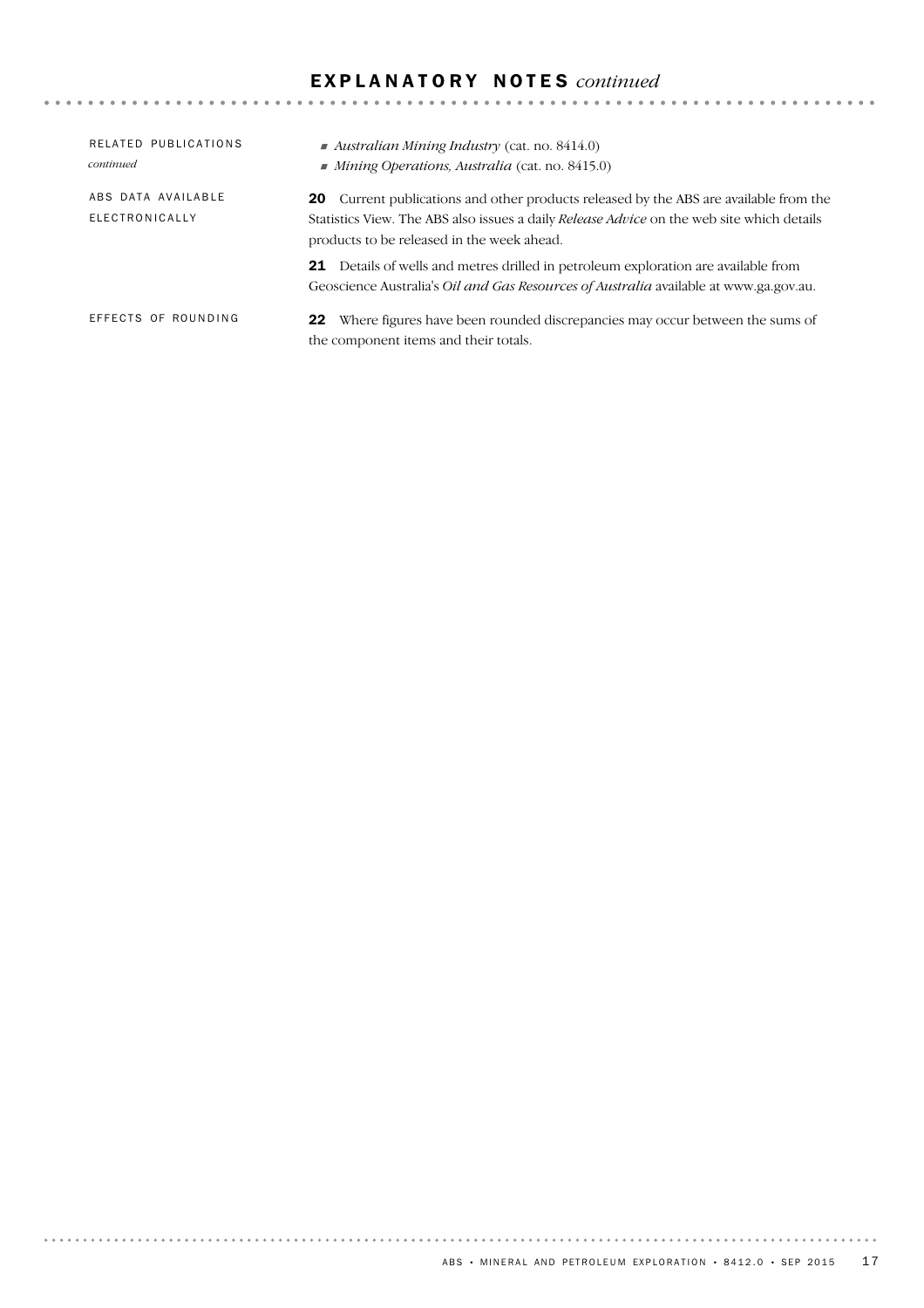### GLOSSARY

| Development                    | Phase usually following exploration where a prospective discovery (e.g. proven oil or gas<br>field or concentrate of ore) is brought into production or for extending the life of a<br>current mine or well. Activities may include preparing the ground by the removal of<br>overburden, constructing shafts, drives and winzes; or by drilling and completing wells.<br>All activities are for the purposes of commencing extraction/mining or extending<br>production.                                                                                                                                                                                                                                                                                                                                                                         |
|--------------------------------|---------------------------------------------------------------------------------------------------------------------------------------------------------------------------------------------------------------------------------------------------------------------------------------------------------------------------------------------------------------------------------------------------------------------------------------------------------------------------------------------------------------------------------------------------------------------------------------------------------------------------------------------------------------------------------------------------------------------------------------------------------------------------------------------------------------------------------------------------|
| Exploration                    | Activity involves searching for concentrations of naturally occurring solid, liquid or<br>gaseous materials and includes new field wildcat and stratigraphical and<br>extension/appraisal wells and mineral appraisals intended to delineate or greatly extend<br>the limits of known deposits by geological, geophysical, geochemical, drilling or other<br>methods. This includes drilling of boreholes, construction of shafts and adits primarily<br>for exploration purposes but excludes activity of a developmental or production nature.<br>Exploration for water is excluded.                                                                                                                                                                                                                                                            |
| <b>Exploration expenditure</b> | Covers all expenditure (capitalised and non-capitalised) during the exploratory or<br>evaluation stages in Australia, Australian waters, and the JPDA. Costs include cost of<br>exploration, determination of recoverable reserves, engineering and economic feasibility<br>studies, procurement of finance, gaining access to reserves, construction of pilot plants<br>and all technical and administrative overheads directly associated with these functions.<br>Examples are costs of satellite imagery, airborne and seismic surveys, use of geophysical<br>and other instruments, geochemical surveys and map preparation; licence fees, land<br>access and legal costs; geologist inspections, chemical analysis and payments to<br>employees and contractors. Cash bids for offshore petroleum exploration permits are<br>also included. |
| Exploration licence/permit     | Is designed to cover the exploration phase of a project and confers exclusive rights to<br>the exploration for and recovery of samples from the area designated. These rights are<br>granted by relevant Commonwealth, State or Territory Governments.                                                                                                                                                                                                                                                                                                                                                                                                                                                                                                                                                                                            |
| Minerals                       | Are a naturally occurring inorganic element or compound having an orderly internal<br>structure and characteristic chemical composition, crystal form, and physical properties.<br>These, for example, comprise of metallic minerals, such as copper, silver, lead-zinc,<br>nickel, cobalt, gold, iron ore, mineral sands, uranium and non-metallic minerals such as<br>coal, diamonds and other precious and semi-precious stones and construction materials<br>(e.g. gravel and sand).                                                                                                                                                                                                                                                                                                                                                          |
| Mining licence/lease           | Covers the commercial mining phase of a project for the licenced area. This licence<br>authorises both full recovery and further exploration to occur.                                                                                                                                                                                                                                                                                                                                                                                                                                                                                                                                                                                                                                                                                            |
| Offshore                       | Commences from the low water mark to three nautical miles out (referred to as coastal<br>waters) under State and Northern Territory legislation and extends to those areas<br>beyond coastal waters governed by the Commonwealth under the Petroleum<br>(Submerged Lands) Act 1967.                                                                                                                                                                                                                                                                                                                                                                                                                                                                                                                                                               |
| Onshore                        | Includes all Australian territorial lands to the low water mark.                                                                                                                                                                                                                                                                                                                                                                                                                                                                                                                                                                                                                                                                                                                                                                                  |
| Petroleum                      | Is a naturally occurring hydrocarbon or mixture of hydrocarbons. As oil or gas in solution<br>(e.g. Liquid Petroleum Gas), it is widespread in Australian sedimentary rocks.                                                                                                                                                                                                                                                                                                                                                                                                                                                                                                                                                                                                                                                                      |
| <b>Retention licence</b>       | Is an intermediate form of tenure between the exploration licence and mining licence<br>allowing the holder of the exploration licence to retain title to the area for a limited time.<br>It is designed to ensure the retention of rights pending the transition of a project from<br>the exploration phase to the commercial mining phase.                                                                                                                                                                                                                                                                                                                                                                                                                                                                                                      |
| Selected base metals           | Are made up of the following minerals: copper, silver, lead-zinc, nickel and cobalt.                                                                                                                                                                                                                                                                                                                                                                                                                                                                                                                                                                                                                                                                                                                                                              |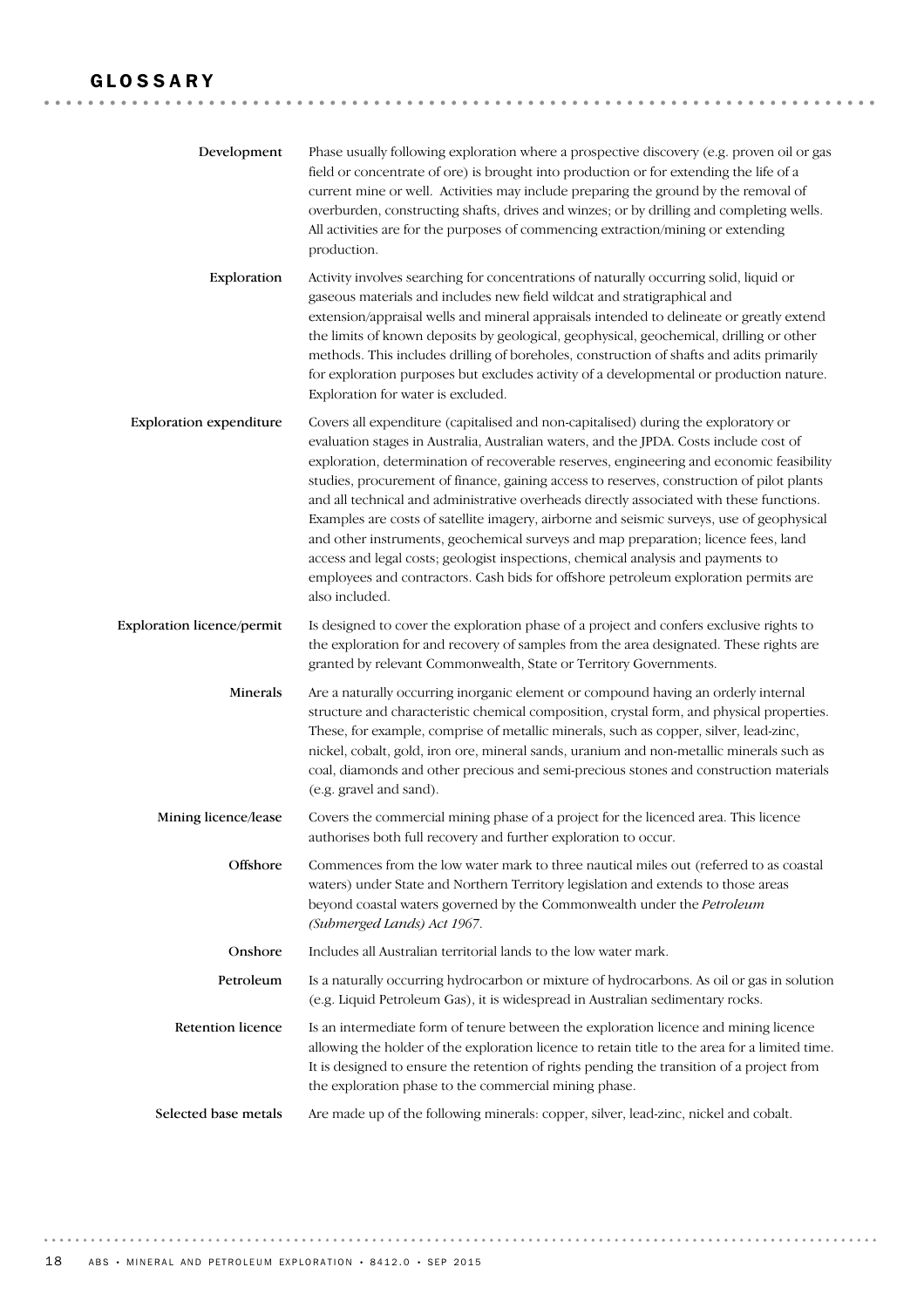# GLOSSARY *continued*

| Type of deposit     | Classification used:<br>Existing deposits - Exploration that is delineating or proving up an existing deposit,<br>including extensions and infill, which has been classified as an Inferred Mineral<br>Resource or higher.<br>New deposits - Exploration on previously unknown mineralisations or known<br>mineralisations yet to be classified as an Inferred Mineral Resource or higher. They<br>include:<br>- Exploration resulting in finding mineralisation that was previously unknown.<br>- Exploration on previously known mineralisation that has not been subjected<br>to modern exploration.<br>- Exploration within an existing mining tenement for the purpose of finding<br>new sources of mineralisation that have not already been classified as at least<br>an Inferred Mineral Resource.                                                                                          |
|---------------------|-----------------------------------------------------------------------------------------------------------------------------------------------------------------------------------------------------------------------------------------------------------------------------------------------------------------------------------------------------------------------------------------------------------------------------------------------------------------------------------------------------------------------------------------------------------------------------------------------------------------------------------------------------------------------------------------------------------------------------------------------------------------------------------------------------------------------------------------------------------------------------------------------------|
| Type of expenditure | Classification used:<br>Drilling expenditure - includes wages and salaries paid to employees; purchase,<br>rental, hiring as well as operation and maintenance of drilling equipment together<br>with activities associated with accessing the areas where drilling is to occur (e.g.<br>road creation, vessel/transport hiring, site preparation and restoration). Also<br>includes expenditure on drilling done by contractors.<br>Other expenditure - includes all other exploration costs, other than those<br>associated with drilling expenditure. This expenditure includes purchase of capital<br>and non-capital items, rental or hiring fees, service fees relating to surveying and<br>analysis, administrative and legal fees associated with obtaining licences/permits,<br>land access, map preparation, feasibility studies, environmental impacts studies<br>and restoration costs. |
| Type of lease       | Classifications used:<br>Production lease - is an area on which development to extract coal, minerals,<br>liquids or gaseous materials is underway or where extraction/mining of these<br>substances is already occurring. See also mining licence/lease.<br>All other areas - are those areas outside the Production lease. These include areas<br>under exploration licence/permit or retention licence, as well as non-licenced<br>areas being assessed for exploration, e.g. through airborne surveys.                                                                                                                                                                                                                                                                                                                                                                                          |